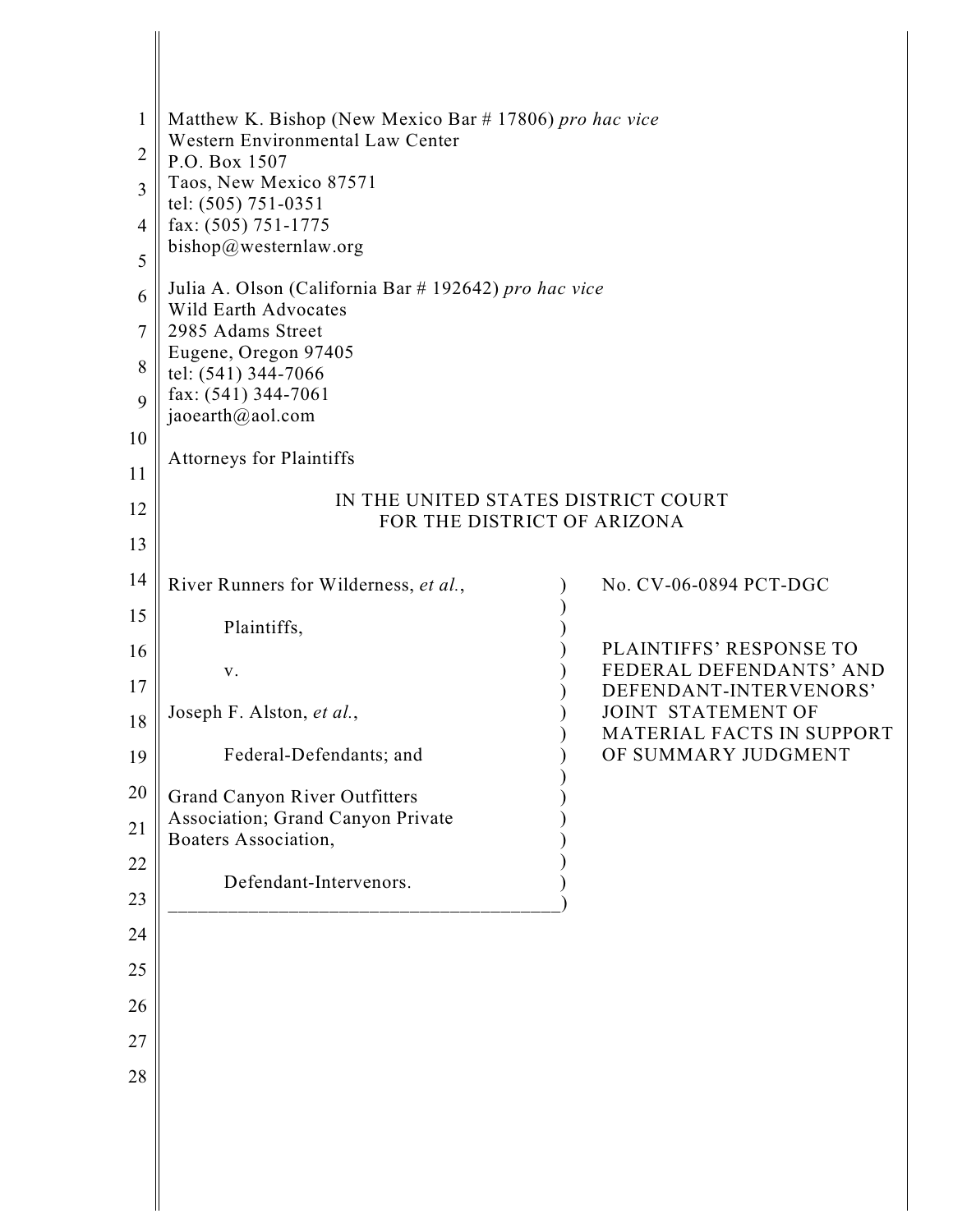| $\mathbf{1}$        | Pursuant to LRCiv 56.1 (b), Plaintiffs hereby submit this response to Federal                                                                                                         |
|---------------------|---------------------------------------------------------------------------------------------------------------------------------------------------------------------------------------|
| $\overline{2}$      | Defendants' and Defendant-Intervenors' joint statement of material facts in support of                                                                                                |
| $\mathfrak{Z}$      | summary judgment. In accordance with LRCiv 56.1 (b), each of the following headings                                                                                                   |
| $\overline{4}$      | and numbered paragraphs corresponds to the headings and numbered paragraphs in                                                                                                        |
| 5                   | Federal Defendants' and Defendant- Intervenors' joint statement of facts, followed by                                                                                                 |
| 6                   | Plaintiffs' response in bold.                                                                                                                                                         |
| $\overline{7}$<br>8 |                                                                                                                                                                                       |
| 9                   | Establishment and Administration of Grand Canyon National Park                                                                                                                        |
| 10                  | 1. President Theodore Roosevelt established Grand Canyon National Monument<br>through Proclamation No. 794, 35 Stat. 2175 (1908), to protect the Grand Canyon of the                  |
| 11                  | Colorado River, "the greatest eroded canyon within the United States." Congress<br>established Grand Canyon National Park ("GRCA" or "Park") through the Act of                       |
| 12                  | February 26, 1919, ch.44, 40 Stat. 1175, and enlarged it through the Grand Canyon                                                                                                     |
| 13                  | National Park Enlargement Act, Pub. L. No. 93-620, 88 Stat. 2089 (1975), as amended by<br>the Act of June 10, 1975, Pub. L.                                                           |
| 14                  | Plaintiffs do not dispute this statement.                                                                                                                                             |
| 15                  | 2. Under 16 U.S.C. § 222, the National Park Service ("NPS"), United States                                                                                                            |
| 16                  | Department of the Interior, administers GRCA as a unit of the National Park System in<br>accordance with what is commonly referred to as the NPS Organic Act, Act of August 25,       |
| 17                  | 1916, ch. 408, 39 Stat. 535, codified as amended at 16 U.S.C. §§ 1 and 2-4 (2006), and<br>with other laws applicable generally to units of the National Park System, including        |
| 18                  | NPS's concessions authority.                                                                                                                                                          |
| 19                  | Plaintiffs do not dispute this statement.                                                                                                                                             |
| 20                  | 3. Section 1 of the NPS Organic Act directs the NPS to "promote and regulate the                                                                                                      |
| 21<br>22            | use of the Federal areas known as national parks, monuments, and reservations<br>hereinafter specified by such means and measures as conform to the fundamental                       |
| 23                  | purpose of the said parks, monuments, and reservations, which purpose is to conserve the<br>scenery and wild life therein and to provide for the enjoyment of the same in such manner |
| 24                  | and by such means as will leave them unimpaired for the enjoyment of future                                                                                                           |
| 25                  | generations." 16 U.S.C. § 1. Section 3 of the Organic Act directs the Secretary of the<br>Interior to "make and publish such rules and regulations as he may deem necessary or        |
| 26                  | proper for the use and management of the parks, monuments, and reservations under the<br>jurisdiction of the National Park Service." 16 U.S.C. § 3. A later statute, enacted as part  |
| 27                  | of the Act of October 7, 1976, Pub. L. No. 94-458, 90 Stat. 1939, authorizes the Secretary<br>of the Interior to "[p]romulgate and enforce regulations concerning boating and other   |
| 28                  |                                                                                                                                                                                       |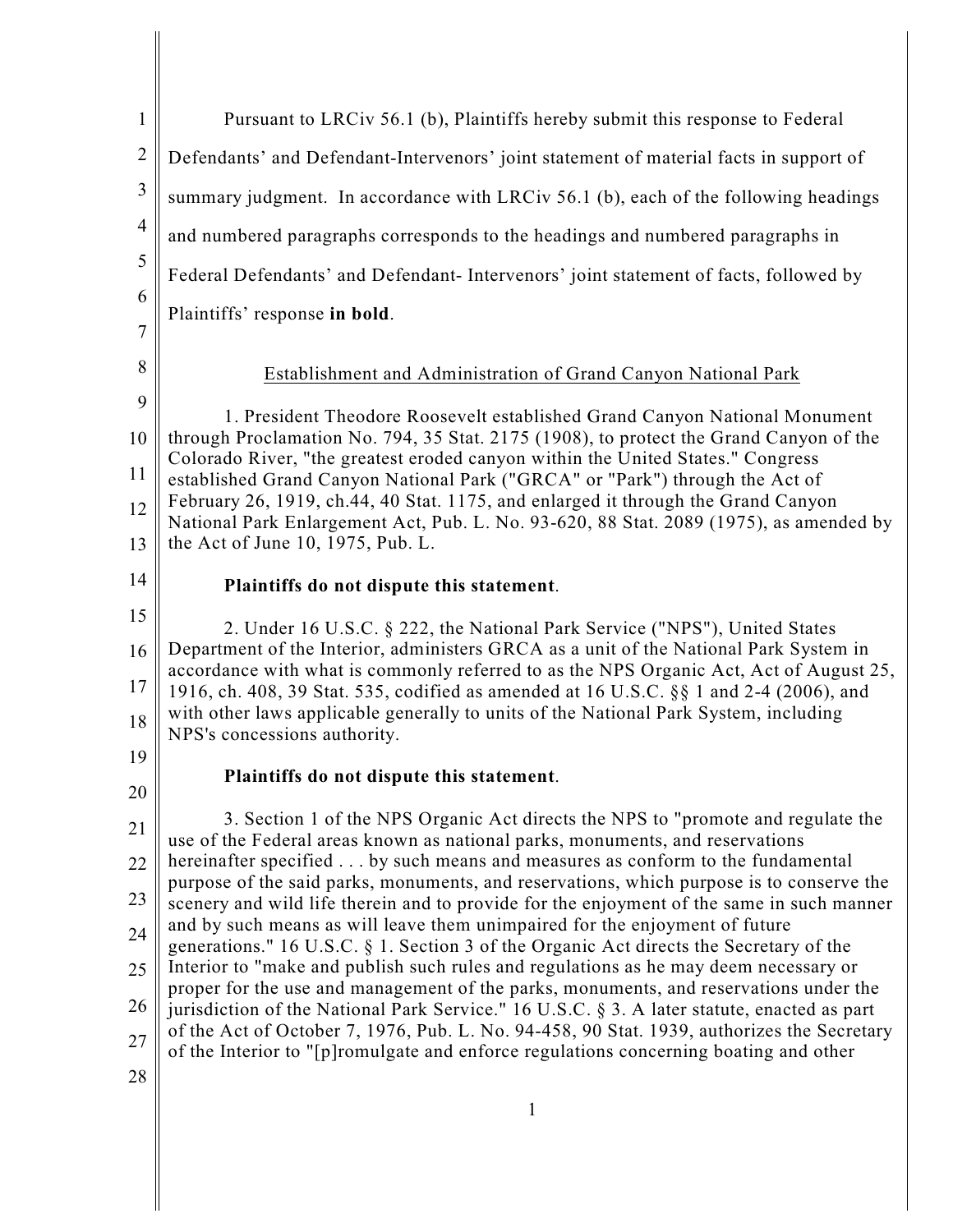| $\mathbf{1}$<br>$\overline{2}$ | activities on or relating to waters located within areas of the National Park System,<br>including waters subject to the jurisdiction of the United States." 16<br>U.S.C. $\S$ 1a-2(h).                                              |
|--------------------------------|--------------------------------------------------------------------------------------------------------------------------------------------------------------------------------------------------------------------------------------|
| 3<br>$\overline{4}$            | Plaintiffs do not dispute this statement.                                                                                                                                                                                            |
| 5                              | 4. Acting under its various statutory authorities, the NPS has promulgated<br>regulations specifically governing the use of the Colorado River within GRCA. See 36                                                                   |
| 6<br>7                         | C.F.R. $\S$ 7.4(b). NPS also has entered into concession contracts with 16 private entities to<br>provide motorized and non-motorized boat trips for the public on the Colorado River<br>within GRCA. AR 104606 (FEIS Vol. I at 19). |
| 8                              | Plaintiffs do not dispute that the NPS has entered into concessions contracts                                                                                                                                                        |
| 9                              | and promulgated regulations concerning the day-to-day use of the Colorado River                                                                                                                                                      |
| 10                             | corridor in the Grand Canyon, i.e., regulations concerning use of life preservers,                                                                                                                                                   |
| 11                             | permitting, human waste, dogs, fires, picnicking, and swimming etcSee 36 C.F.R.                                                                                                                                                      |
| 12<br>13                       | § 7.4. Rules concerning compliance with the Organic Act's non-impairment                                                                                                                                                             |
| 14                             | mandate and wilderness management (i.e., rules regarding preserving wilderness                                                                                                                                                       |
| 15                             | values, natural soundscape, and motorized uses in wilderness) are located in the                                                                                                                                                     |
| 16                             | NPS's 2001 Management Policies (MPs). SAR 016073. Pursuant to 36 C.F.R. § 1.6                                                                                                                                                        |
| 17                             | (a), all permits and contracts issued for the use of the Colorado River corridor "shall                                                                                                                                              |
| 18                             | be consistent with [MPs]."                                                                                                                                                                                                           |
| 19                             |                                                                                                                                                                                                                                      |
| 20                             | Grand Canyon National Park and Wilderness                                                                                                                                                                                            |
| 21                             | 5. In 1964, Congress enacted the Wilderness Act, Pub. L. No. 88-577, 78 Stat. 890,<br>establishing the National Wilderness Preservation System. See 16 U.S.C. §§ 1131-36.                                                            |
| 22                             | Under the Wilderness Act, federal agencies may recommend areas under their jurisdiction<br>for wilderness designation, but only Congress may designate those areas as wilderness.                                                    |
| 23                             | Id. § 1132. There is no timetable or deadline for Congress to act to designate an area as<br>wilderness. Id.                                                                                                                         |
| 24<br>25                       |                                                                                                                                                                                                                                      |
| 26                             | Plaintiffs do not dispute this statement.                                                                                                                                                                                            |
| 27                             | 6. Subsection $4(d)(1)$ of the Wilderness Act authorizes permitting the continued<br>use of aircraft and motorboats within designated wilderness, "where these uses have                                                             |
| 28                             | already become established." 16 U.S.C. $\S$ 1133(d)(1). Accordingly, the NPS Management                                                                                                                                              |
|                                |                                                                                                                                                                                                                                      |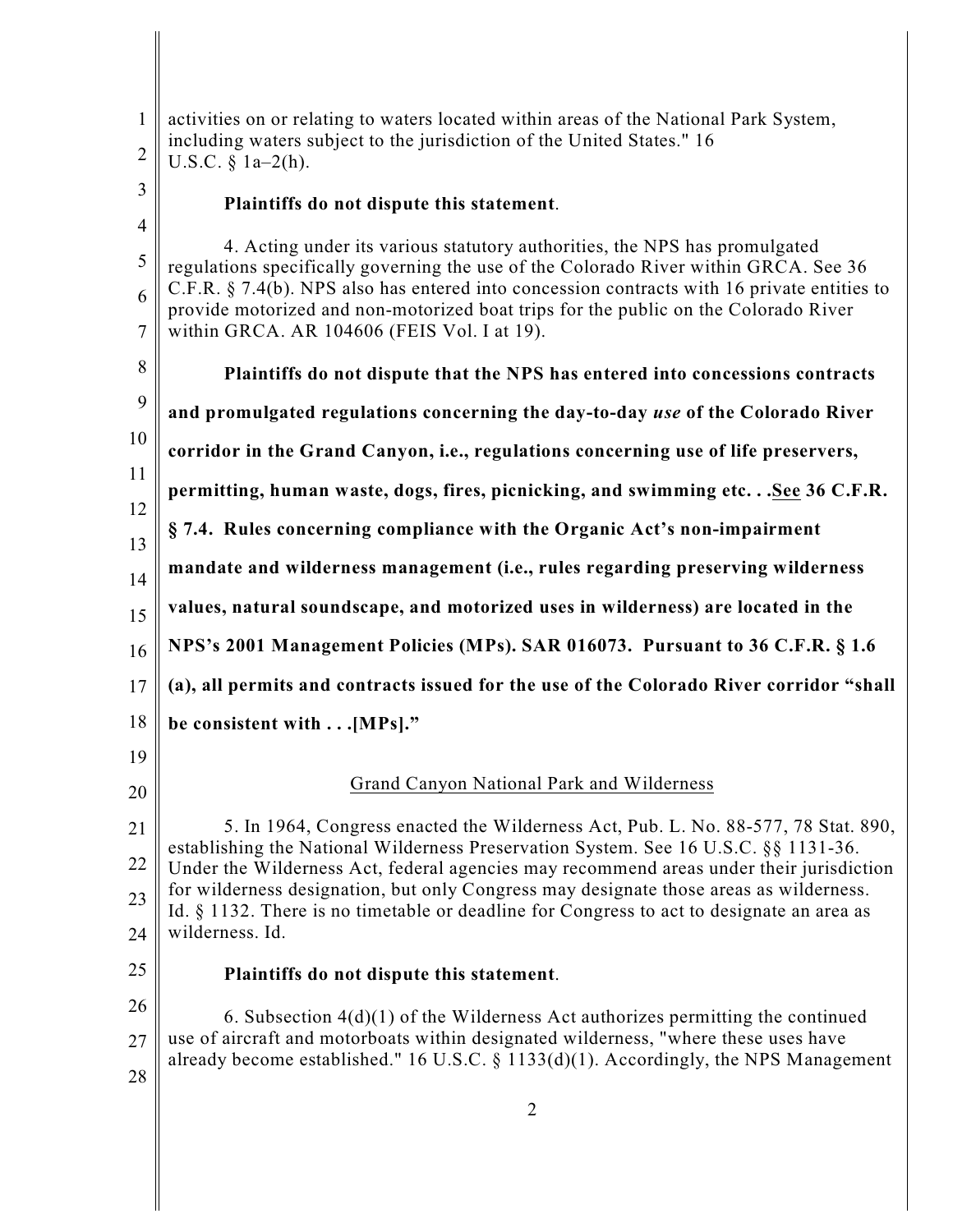1 2 Policies contemplate "the continuation of motorboat and aircraft use under certain circumstances in which those activities were established prior to wilderness designation." Id. § 6.4.3.3.

3 4 5 6 7 8 9 10 11 12 13 14 15 16 17 18 19 20 21 22 23 24 25 26 27 **These are not facts, but legal argument. Plaintiffs do not dispute that § 4 (d)(1) of the Wilderness Act provides for uses that have "already become established" but dispute the application of § 4 (d)(1) to this case for a number of reasons outlined in Plaintiffs' briefs. On its face, for instance, § 4 (d)(1) of the Wilderness Act does not apply to the Department of the Interior. Plaintiffs do not dispute that § 6.4.3.3 of the MPs cites § 4 (d)(1) of the Wilderness Act but note that NPS policy does not permit such uses to continue in the Colorado River corridor. MP 6.3.1 (SAR 016136); SAR 010275; SAR 016142; SAR 007300.**  7. The Grand Canyon National Park Enlargement Act, as amended in June 1975, required the Secretary of the Interior to report to the President, within two years, "his recommendation as to the suitability or nonsuitability of any area within the national park for preservation as wilderness." 16 U.S.C. § 228i–1. In 1977, NPS prepared a "Final Wilderness Recommendation" for GRCA that proposed the Colorado River corridor as wilderness. SAR 002678-810 (particularly SAR 002695). That recommendation was forwarded to the Department's office of legislative counsel but was held in abeyance pending completion of the Park's first comprehensive river management plan. AR 104604 (FEIS Vol.I at 17); AR 104820 (FEIS Vol. I at 233). In 1980, upon completion of the plan, the NPS resubmitted the wilderness recommendation to the Department, proposing the Colorado River as "potential wilderness pending the phase-out of non-wilderness use by motorized craft." SAR 005787; see also AR 104604 (FEIS Vol. I at 17); AR 104820 (FEIS Vol. I at 233); see generally SAR 005770-893. **Plaintiffs dispute this statement. Evidence in the record indicates that the Park Service's 1977 wilderness recommendation was forwarded to the President as required by the Grand Canyon Protection Act, 16 U.S.C. § 228i-1. See SAR 004459 (wilderness study report "was sent to President and OMB [on] 3-8-77"). President Carter included the wilderness recommendation in his May, 1977 Presidential address. See SAR 008233.** 

3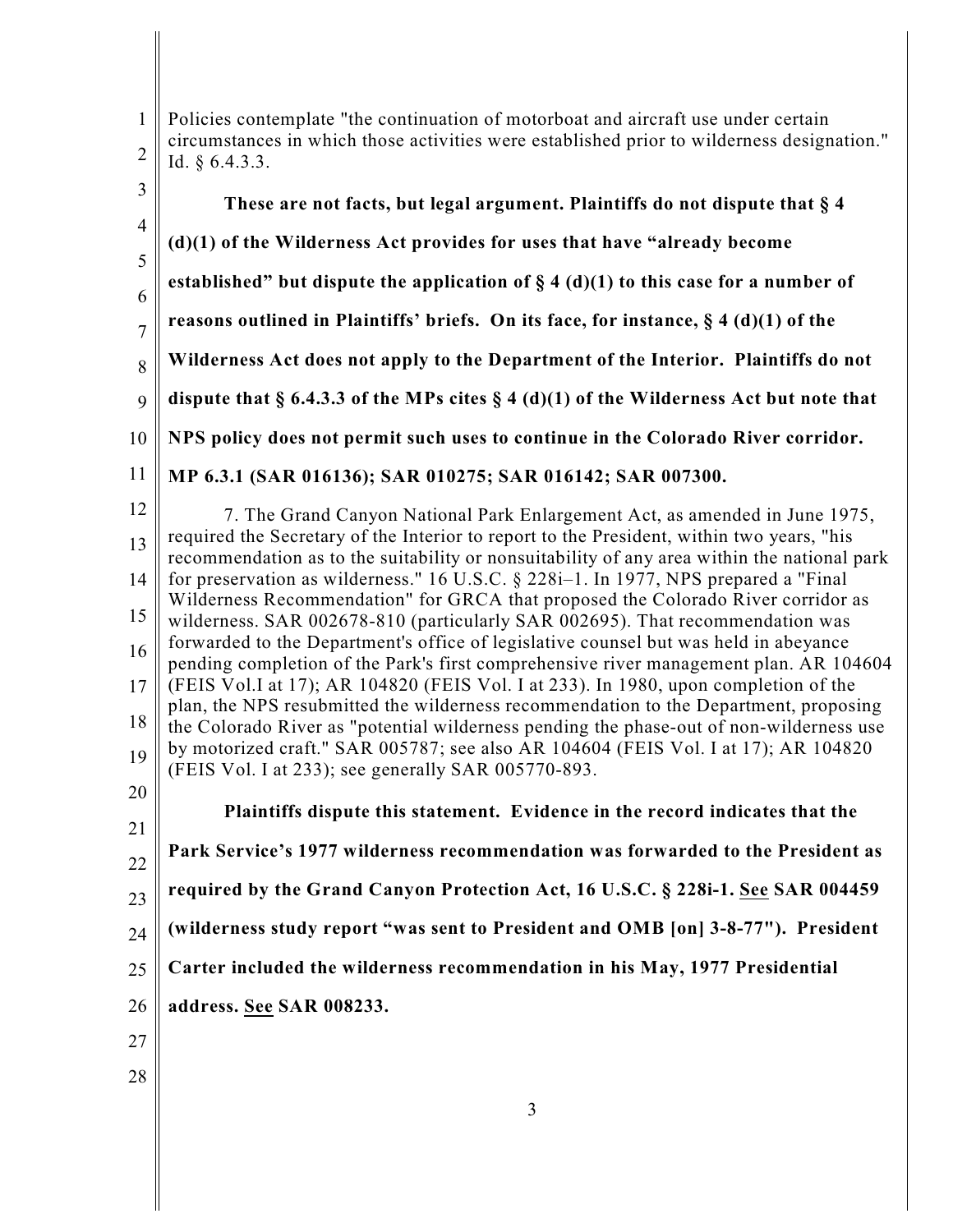| $\mathbf{1}$<br>$\overline{2}$<br>3 | 8. In 1993, NPS prepared a document titled "1993 Update/Final Wilderness<br>Recommendation." The 1993 Update again proposed the Colorado River corridor as<br>potential wilderness, "pending resolution of the motorized riverboat issue." AR 104604<br>(FEIS Vol. I at 17); SAR 008274-008311 (particularly SAR 008292). |
|-------------------------------------|---------------------------------------------------------------------------------------------------------------------------------------------------------------------------------------------------------------------------------------------------------------------------------------------------------------------------|
| $\overline{4}$                      | Plaintiffs do not dispute this statement but note that the 1993 Wilderness                                                                                                                                                                                                                                                |
| 5                                   | Recommendation specifically states that the Colorado River corridor qualifies as                                                                                                                                                                                                                                          |
| 6                                   | potential wilderness (as opposed to wilderness) because of existing non-conforming                                                                                                                                                                                                                                        |
| $\overline{7}$                      | uses. See SAR 008306. The "non-conforming use identified [is]  motorized                                                                                                                                                                                                                                                  |
| 8                                   | riverboat use current levels of motorized boat use probably contradict the intent                                                                                                                                                                                                                                         |
| 9                                   | of wilderness designation. This use is inconsistent with the wilderness criteria of                                                                                                                                                                                                                                       |
| 10<br>11                            | providing outstanding opportunities for solitude and for a primitive and unconfined                                                                                                                                                                                                                                       |
| 12                                  | type of recreation." SAR 008307.                                                                                                                                                                                                                                                                                          |
| 13<br>14                            | 9. Congress has not designated any portion of GRCA as wilderness. AR 104604<br>(FEIS Vol. I at 17); AR 104820-23 (FEIS Vol. I at 233-36); AR 105206 (FEIS Vol. III at<br>$369$ ).                                                                                                                                         |
| 15                                  | Plaintiffs do not dispute this statement.                                                                                                                                                                                                                                                                                 |
| 16                                  |                                                                                                                                                                                                                                                                                                                           |
| 17                                  | 10. Until Congress acts on any wilderness recommendation for GRCA, the FEIS<br>indicates that NPS will manage the Colorado River corridor within GRCA as "potential                                                                                                                                                       |
| 18<br>19                            | wilderness" in accordance with internal NPS guidance, including the NPS Management<br>Polices. AR 104821 (FEIS Vol. I at 234).                                                                                                                                                                                            |
| 20                                  | Plaintiffs do not dispute this statement.                                                                                                                                                                                                                                                                                 |
| 21                                  |                                                                                                                                                                                                                                                                                                                           |
| 22                                  | 11. In 2004, the GRCA Superintendent obtained the written concurrence of the<br>Department of the Interior's Assistant Secretary for Fish and Wildlife and Parks in his                                                                                                                                                   |
| 23                                  | conclusion, based on advice provided by his legal counsel, that "in developing the new<br>CRMP [Colorado River Management Plan] the NPS may consider alternatives that permit                                                                                                                                             |
| 24                                  | the continued use of motorboats on the Colorado River in the park without violating the<br>Wilderness Act or any written NPS policy." Attachment 2 to Federal Defendants'                                                                                                                                                 |
| 25                                  | Supplemental Notice of Lodging Administrative Record, Dkt. No. 42, September 21,                                                                                                                                                                                                                                          |
| 26                                  | 2006.                                                                                                                                                                                                                                                                                                                     |
| 27                                  | Plaintiffs do not dispute that the GRCA Superintendent obtained legal advice                                                                                                                                                                                                                                              |
|                                     |                                                                                                                                                                                                                                                                                                                           |
| 28                                  |                                                                                                                                                                                                                                                                                                                           |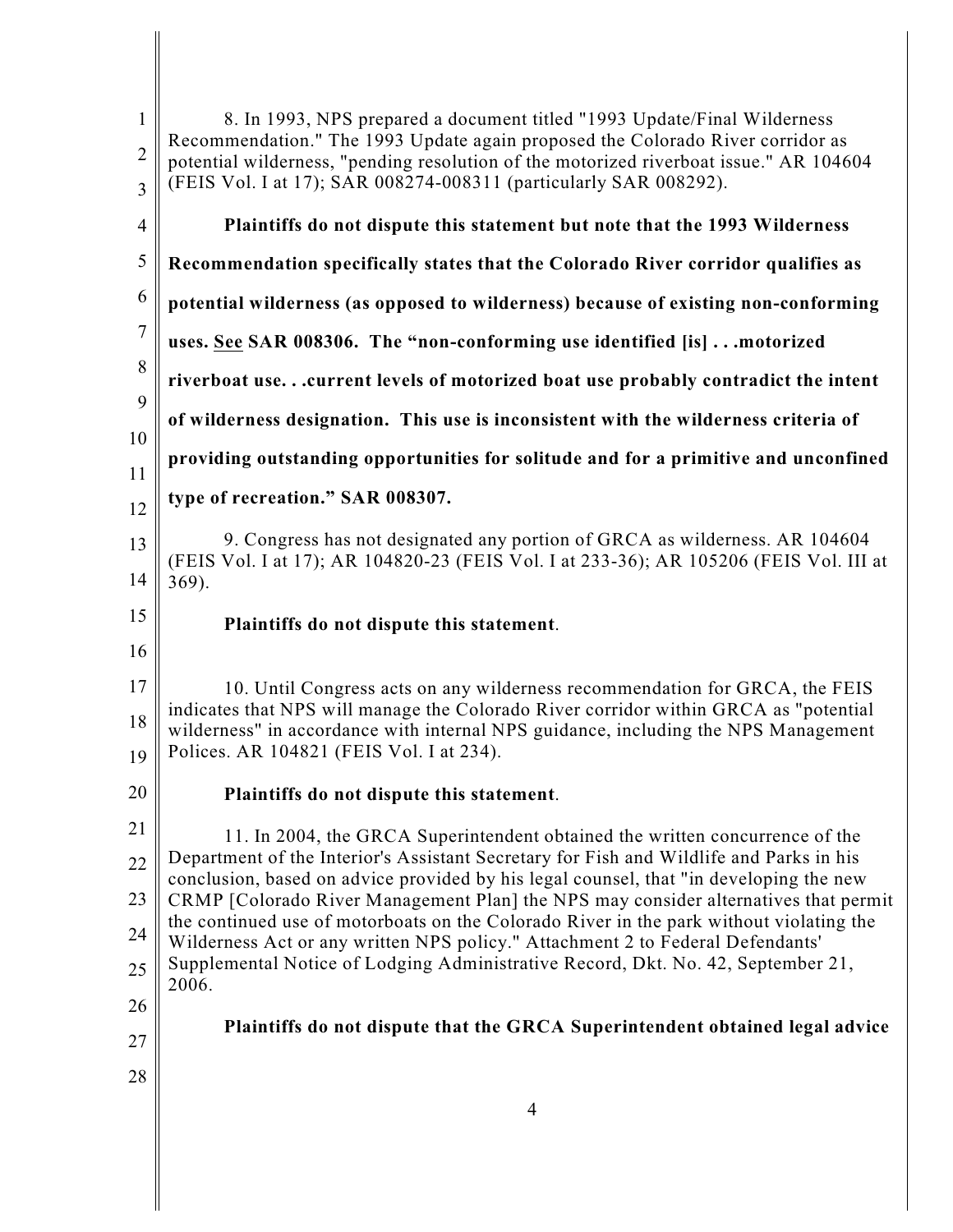| $\mathbf{1}$   |                                                                                                                                                                                                                                                                                            | concerning the continued use of motorboats on the Colorado River. Plaintiffs,                                                                                                     |                    |
|----------------|--------------------------------------------------------------------------------------------------------------------------------------------------------------------------------------------------------------------------------------------------------------------------------------------|-----------------------------------------------------------------------------------------------------------------------------------------------------------------------------------|--------------------|
| $\overline{2}$ | however, disagree with the legal advice obtained (as outlined in Plaintiffs' briefs)                                                                                                                                                                                                       |                                                                                                                                                                                   |                    |
| 3              | and note that the legal advice obtained is contradicted by the previous                                                                                                                                                                                                                    |                                                                                                                                                                                   |                    |
| $\overline{4}$ |                                                                                                                                                                                                                                                                                            | Superintendents' and Director's interpretations. SAR 008133; SAR 008664; SAR                                                                                                      |                    |
| 5              | 008756; SAR 009148.                                                                                                                                                                                                                                                                        |                                                                                                                                                                                   |                    |
| 6              |                                                                                                                                                                                                                                                                                            |                                                                                                                                                                                   |                    |
| $\overline{7}$ |                                                                                                                                                                                                                                                                                            | History of NPS's Management of Colorado River within GRCA                                                                                                                         |                    |
| 8              |                                                                                                                                                                                                                                                                                            | 12. Use of the Colorado River within GRCA increased substantially after                                                                                                           |                    |
| 9              |                                                                                                                                                                                                                                                                                            | completion of the Glen Canyon Dam in 1963 resulted in a steady flow of water in the<br>River and made river-running feasible on a year-round basis. In 1967, only 2,100 people    |                    |
| 10             |                                                                                                                                                                                                                                                                                            | ran the River through the Park; by 1972 that number had risen nearly eightfold to 16,500,<br>exceeding total use during the 100-year period from 1870 through 1969. That enormous |                    |
| 11             |                                                                                                                                                                                                                                                                                            | increase resulted in deleterious impacts on sensitive inner canyon resources: accumulating                                                                                        |                    |
| 12             | trash, charcoal, and human waste; development of multiple informal trails to points of<br>interest; and damage to cultural resources near the River. It also led to competition and<br>conflicts among diverse user-groups. AR 104590 (FEIS Vol. I at 3); SAR 005230-35;<br>SAR 007528-30. |                                                                                                                                                                                   |                    |
| 13             |                                                                                                                                                                                                                                                                                            |                                                                                                                                                                                   |                    |
| 14             | Plaintiffs do not dispute this statement.                                                                                                                                                                                                                                                  |                                                                                                                                                                                   |                    |
| 15             |                                                                                                                                                                                                                                                                                            |                                                                                                                                                                                   |                    |
| 16<br>17       | 13. At that time, NPS initiated the first in a series of river planning and<br>management efforts, culminating in a River Use Plan issued in December 1972. SAR                                                                                                                            |                                                                                                                                                                                   |                    |
| 18             | number of other river planning and management documents:                                                                                                                                                                                                                                   | 000712-30. During the ensuing three decades, that plan was followed, in order, by a                                                                                               |                    |
| 19             | Title of Document                                                                                                                                                                                                                                                                          | Date                                                                                                                                                                              | <b>AR</b> Citation |
| 20             |                                                                                                                                                                                                                                                                                            |                                                                                                                                                                                   |                    |
| 21             | Draft Environmental Statement<br>Proposed: Establishment of Visitor Use                                                                                                                                                                                                                    | February 13, 1973                                                                                                                                                                 | SAR 000913-71      |
| 22             | Limits on the Colorado River Through<br>Grand Canyon National Park, Arizona                                                                                                                                                                                                                |                                                                                                                                                                                   |                    |
| 23             | Colorado River Management Plan                                                                                                                                                                                                                                                             | Dated 1980                                                                                                                                                                        |                    |
| 24             | ("1979-80 CRMP")                                                                                                                                                                                                                                                                           | (Approved December 20, 1979)                                                                                                                                                      | SAR 005223-85      |
| 25             | Colorado River Management Plan and                                                                                                                                                                                                                                                         | CRMP dated December 1981;                                                                                                                                                         | SAR 005921-61      |
| 26             | Annual Operating Requirements<br>("1981 CRMP")                                                                                                                                                                                                                                             | Record of Decision signed<br>January 28, 1982                                                                                                                                     | SAR 006063-67      |
| 27             |                                                                                                                                                                                                                                                                                            |                                                                                                                                                                                   |                    |
| 28             | Colorado River Management Plan                                                                                                                                                                                                                                                             | Dated September 1989                                                                                                                                                              | SAR 007522-612     |
|                |                                                                                                                                                                                                                                                                                            |                                                                                                                                                                                   |                    |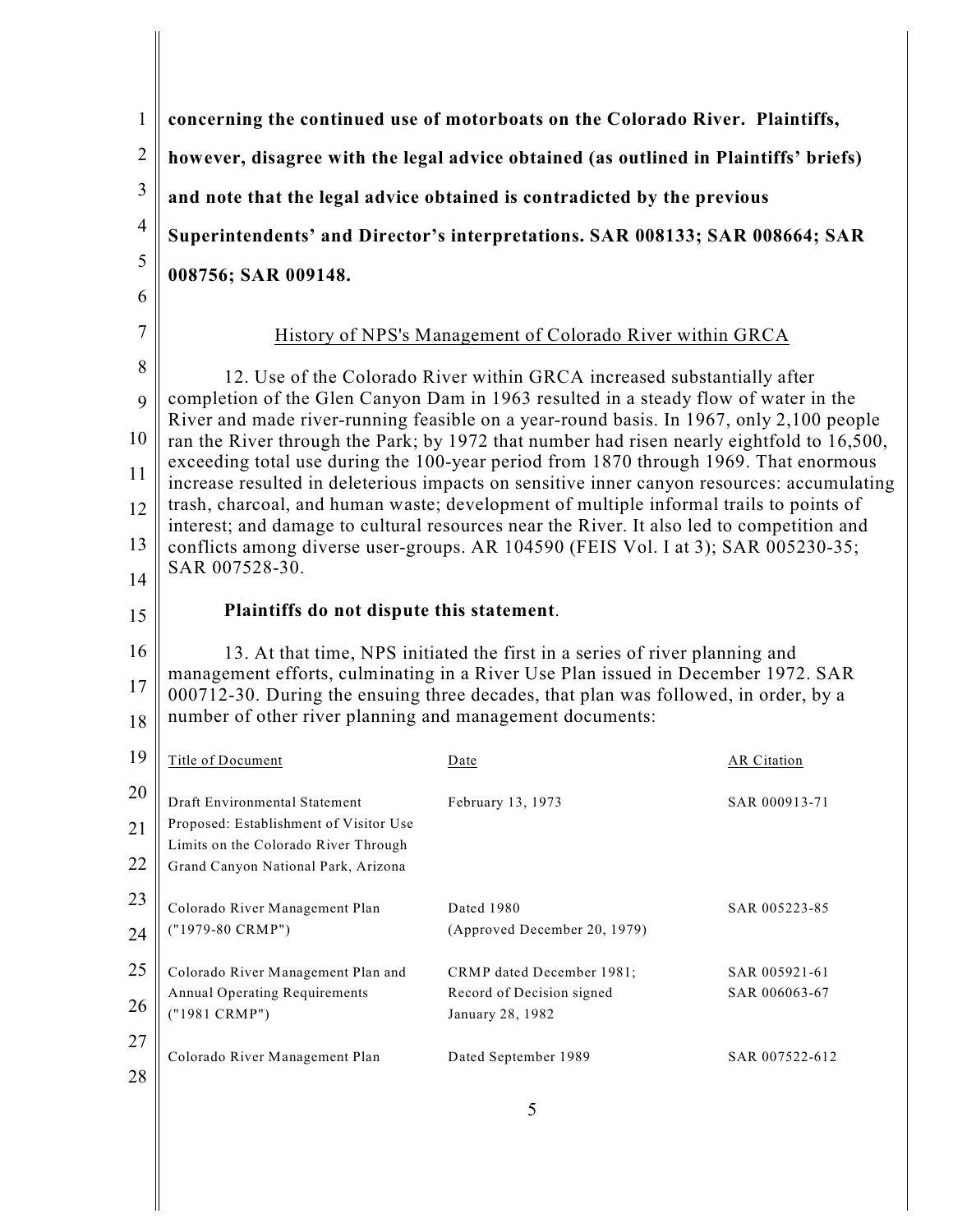| 1              | ("1989 CRMP")                                                                                                                                                                                          | (Approved September 14, 1989)                                                             |  |  |
|----------------|--------------------------------------------------------------------------------------------------------------------------------------------------------------------------------------------------------|-------------------------------------------------------------------------------------------|--|--|
| $\overline{2}$ | Final Environmental Impact Statement                                                                                                                                                                   | FEIS dated November 2005<br>AR 104555-106104                                              |  |  |
| 3              | and Record of Decision/Colorado River                                                                                                                                                                  | Record of Decision approved                                                               |  |  |
| $\overline{4}$ | The documents listed above analyze the impacts of visitor use on the Colorado River                                                                                                                    |                                                                                           |  |  |
| 5              | corridor's resources and attempt to establish the corridor's "carrying capacity." See, e.g.,                                                                                                           | AR 109607-08 (Record of Decision ("ROD") for 2006 CRMP at 17-18); AR 104617-19            |  |  |
| 6              | (FEIS Vol. I at 30-32). All quantify visitor use in terms of user-days. E.g., AR 109593                                                                                                                | (ROD for 2006 CRMP at 3). One person using the river for any portion of one day equals    |  |  |
| $\overline{7}$ | one userday. AR 104621 (FEIS Vol. I at 34). In all of the planning documents listed                                                                                                                    |                                                                                           |  |  |
| 8              | above, NPS allocated the number of user-days between professionally outfitted and<br>guided (i.e., commercial) boaters and self-outfitted and self-guided (i.e., private or<br>noncommercial) boaters. |                                                                                           |  |  |
| 9              |                                                                                                                                                                                                        |                                                                                           |  |  |
| 10             |                                                                                                                                                                                                        | Plaintiffs do not dispute this statement to the extent it states facts (as opposed        |  |  |
| 11             | to legal arguments). Plaintiffs dispute that the documents adequately analyze all                                                                                                                      |                                                                                           |  |  |
| 12             | impacts of visitor use on the Colorado River corridor's resources as outlined in                                                                                                                       |                                                                                           |  |  |
| 13             |                                                                                                                                                                                                        | Plaintiffs' briefs. Plaintiffs also dispute that the plans use only user-days to quantify |  |  |
| 14             |                                                                                                                                                                                                        | visitor use. Group size, number of people, number of launches and other factors all       |  |  |
| 15             | play a role in quantifying visitor use.                                                                                                                                                                |                                                                                           |  |  |
| 16             |                                                                                                                                                                                                        |                                                                                           |  |  |
| 17             |                                                                                                                                                                                                        | 14. The 1973 Draft Environmental Statement allocated 89,000 user-days to                  |  |  |
| 18             | commercial to 7.9 percent noncommercial. SAR 000916.                                                                                                                                                   | commercial users and 7,600 user-days to noncommercial users, or a ratio of 92.1 percent   |  |  |
| 19             | Plaintiffs do not dispute this statement.                                                                                                                                                              |                                                                                           |  |  |
| $20\,$         |                                                                                                                                                                                                        |                                                                                           |  |  |
| 21             | 54,450 user-days to noncommercial users, or a ratio of 67.9 percent commercial to 32.1                                                                                                                 | 15. The 1979-80 CRMP allocated 115,500 user-days to commercial users and                  |  |  |
| 22             | percent noncommercial, divided between "summer" (April 16-October 15) and "winter"<br>seasons (October 16-April 15). SAR 005244-51. That allocation was "based on the best                             |                                                                                           |  |  |
| 23             | available information on the demand for commercial and noncommercial trips." Several                                                                                                                   |                                                                                           |  |  |
| $24\,$         | factors complicated the NPS's allocation decision, including the absence of a means to<br>count the number of potential commercial passengers turned away because certain dates                        |                                                                                           |  |  |
| 25             | are full, duplicate applications for noncommercial trips, and false applications for                                                                                                                   | noncommercial trips. Because of those factors, the "allocation ratio is a best estimate   |  |  |
| 26             | based on experience and on interpretation of the available data." SAR 005249-50.                                                                                                                       |                                                                                           |  |  |
| 27             |                                                                                                                                                                                                        | Plaintiffs do not dispute this statement to the extent it accurately quotes               |  |  |
| 28             |                                                                                                                                                                                                        |                                                                                           |  |  |
|                |                                                                                                                                                                                                        | 6                                                                                         |  |  |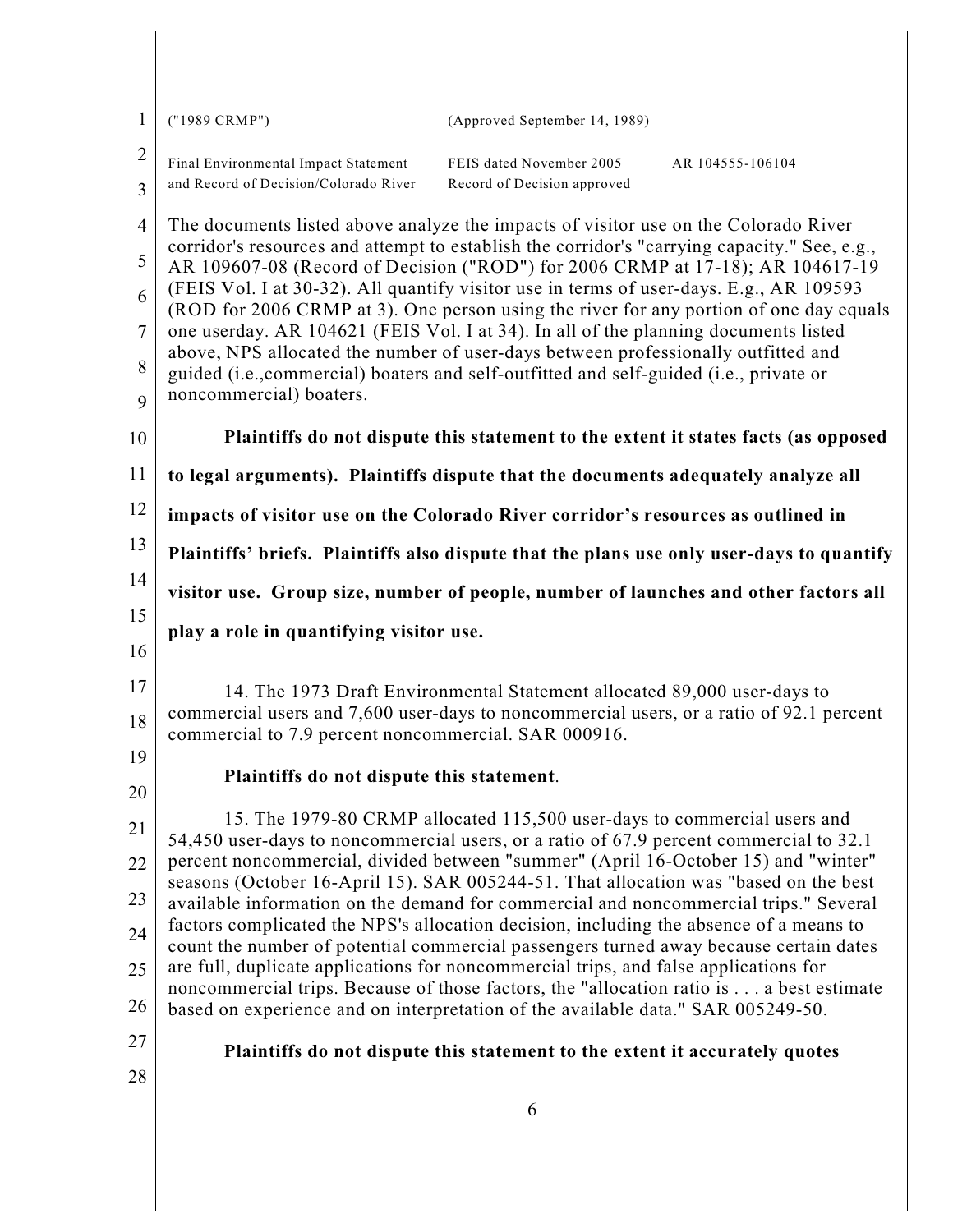| $\mathbf{1}$                         | language from the 1979-1980 CRMP, but Plaintiffs do dispute that the Park Service                                                                                                                                                                                                                                                                                                                                                                                                                                                                                                                                                                                                                                                                                                                                                                                                                                                                |
|--------------------------------------|--------------------------------------------------------------------------------------------------------------------------------------------------------------------------------------------------------------------------------------------------------------------------------------------------------------------------------------------------------------------------------------------------------------------------------------------------------------------------------------------------------------------------------------------------------------------------------------------------------------------------------------------------------------------------------------------------------------------------------------------------------------------------------------------------------------------------------------------------------------------------------------------------------------------------------------------------|
| $\overline{2}$                       | made any finding in the 1979-1980 CRMP that there was not a means of fairly                                                                                                                                                                                                                                                                                                                                                                                                                                                                                                                                                                                                                                                                                                                                                                                                                                                                      |
| $\mathfrak{Z}$                       | estimating relative demand between user groups.                                                                                                                                                                                                                                                                                                                                                                                                                                                                                                                                                                                                                                                                                                                                                                                                                                                                                                  |
| $\overline{4}$<br>5<br>6             | 16. The 1981 CRMP and 1989 CRMP incorporated the annual allocation<br>announced in the 1979-80 CRMP, with only minor changes to the seasonal definitions<br>and allocations. SAR 005930; SAR 007530.                                                                                                                                                                                                                                                                                                                                                                                                                                                                                                                                                                                                                                                                                                                                             |
| 7                                    | Plaintiffs do not dispute this statement.                                                                                                                                                                                                                                                                                                                                                                                                                                                                                                                                                                                                                                                                                                                                                                                                                                                                                                        |
| 8<br>9<br>10<br>11<br>12<br>13<br>14 | 17. The 2006 CRMP continues to cap commercial use at 115,500 user-days<br>annually; all of that use will occur between April 1 and October 31, during what the 2006<br>CRMP calls the "summer season" (May 1-August 31) and most of the "shoulder seasons"<br>(March 1-April 30 and September 1-October 31). The 2006 CRMP does not cap<br>noncommercial user-days. Based on expected number of launches and group size, NPS<br>estimates that noncommercial boaters will use 79,399 user-days during the summer and<br>shoulder seasons and 34,087 userdays during the winter season, or a total of 113,486<br>user-days. Therefore, as measured in user-days, the 2006 CRMP allocates approximately<br>50.3 percent of annual use to commercial boaters and 49.7 percent to noncommercial<br>boaters. During the summer and shoulder seasons the ratio is 59.3 percent commercial to<br>40.7 percent noncommercial. AR 109592-93 (ROD at 2-3). |
| 15                                   | Plaintiffs do not dispute this statement, but it only tells part of the story.                                                                                                                                                                                                                                                                                                                                                                                                                                                                                                                                                                                                                                                                                                                                                                                                                                                                   |
| 16                                   | First, "[t]he FEIS does not use user-days to allocate noncommercial use. It only uses                                                                                                                                                                                                                                                                                                                                                                                                                                                                                                                                                                                                                                                                                                                                                                                                                                                            |
| 17                                   |                                                                                                                                                                                                                                                                                                                                                                                                                                                                                                                                                                                                                                                                                                                                                                                                                                                                                                                                                  |
|                                      | launches," (AR104904 (FEIS Vol. III at 67) (A52)), because user-days are a                                                                                                                                                                                                                                                                                                                                                                                                                                                                                                                                                                                                                                                                                                                                                                                                                                                                       |
| 18                                   | meaningless measure of noncommercial use. AR 104890 (FEIS Vol. III at 53)                                                                                                                                                                                                                                                                                                                                                                                                                                                                                                                                                                                                                                                                                                                                                                                                                                                                        |
| 19                                   | (Response to A4). "Daily launches are probably the most important use measure for                                                                                                                                                                                                                                                                                                                                                                                                                                                                                                                                                                                                                                                                                                                                                                                                                                                                |
|                                      | measuring impacts to visitor use and experience." AR 104892 (FEIS Vol. III at 55)                                                                                                                                                                                                                                                                                                                                                                                                                                                                                                                                                                                                                                                                                                                                                                                                                                                                |
|                                      | (A10 Response). The number of passengers is also important. Ibid. In the summer,                                                                                                                                                                                                                                                                                                                                                                                                                                                                                                                                                                                                                                                                                                                                                                                                                                                                 |
|                                      | commercial operators may launch 476 trips with up to 32 people on each trip. AR                                                                                                                                                                                                                                                                                                                                                                                                                                                                                                                                                                                                                                                                                                                                                                                                                                                                  |
| 20<br>21<br>22<br>23<br>24           | 104646-47 (FEIS Vol. I at 59-60). In the summer, noncommercial groups may                                                                                                                                                                                                                                                                                                                                                                                                                                                                                                                                                                                                                                                                                                                                                                                                                                                                        |
| 25                                   | launch only 123 trips with 16 people and 62 trips with 8 people. Ibid. In the                                                                                                                                                                                                                                                                                                                                                                                                                                                                                                                                                                                                                                                                                                                                                                                                                                                                    |
| 26                                   | shoulder season commercial operators may launch 122 trips with up to 24 people.                                                                                                                                                                                                                                                                                                                                                                                                                                                                                                                                                                                                                                                                                                                                                                                                                                                                  |
| 27<br>28                             | Ibid. Noncommercial groups may launch 184 trips with up to 16 people and 15 trips                                                                                                                                                                                                                                                                                                                                                                                                                                                                                                                                                                                                                                                                                                                                                                                                                                                                |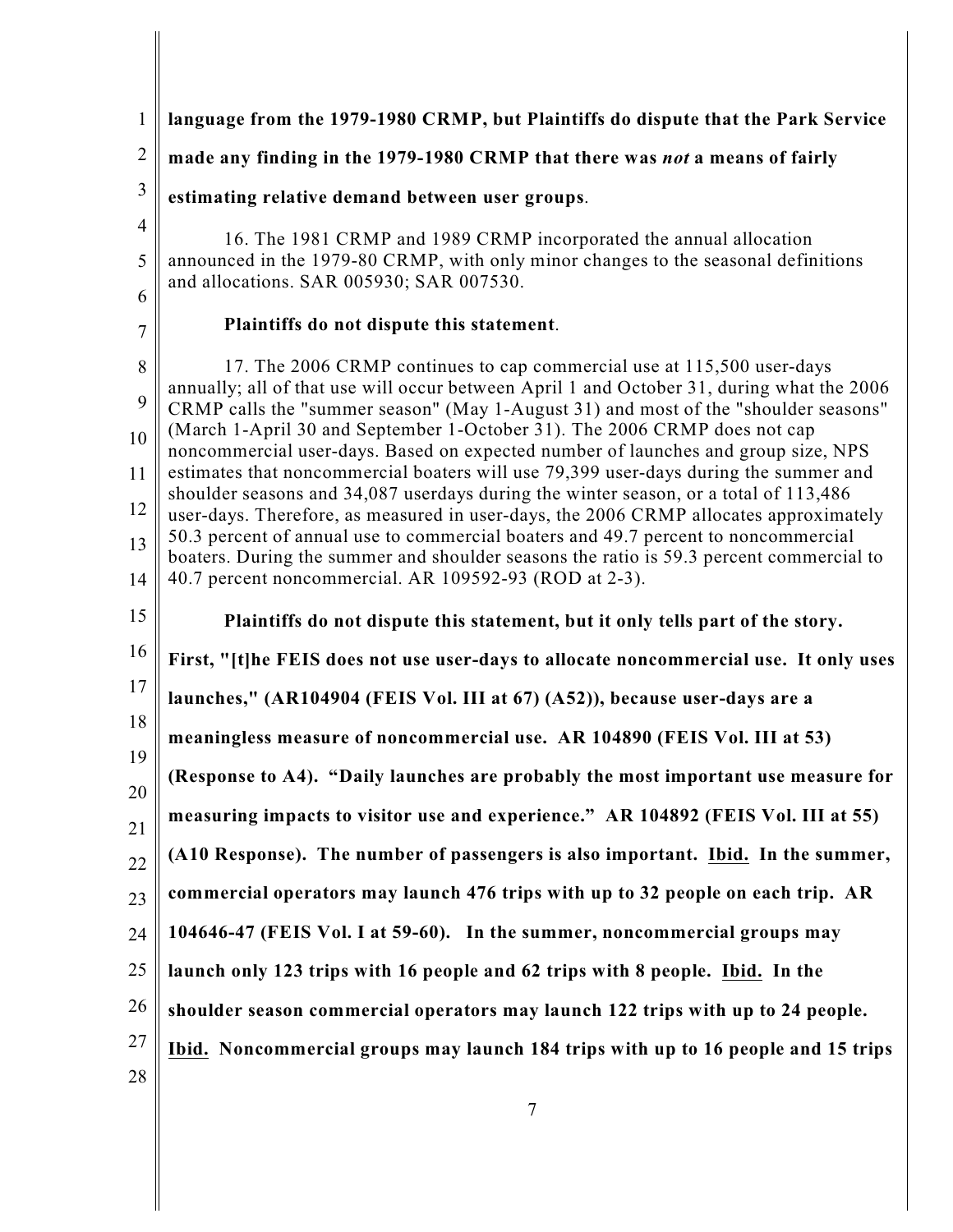1 2 **with up to 8 people. Ibid. In the winter, there are no commercial trips, but there 120 total launches available for up to 16 people each. Ibid.** 

3 4 5 6 7 8 9 10 11 12 13 14 15 16 17 18 19 20 21 22 23 24 25 26 27 28 **As for user-days, the Park Service estimates that noncommercial users will use 32,407 user-days in the summer, 46,992 user-days in the shoulder seasons and 34,087 user-days in the winter. See AR 104647 (FEIS Vol. I at 60). Conversely, concessioners have 91,909 user-days in the summer and 23,591 user-days in the shoulder season. Ibid. Thus, the concessioners have 280% more user-days in the summer than noncommercial users. Ibid. During the summer season, the noncommercial-commercial ratio is 35.3% to 64.7%. Ibid. While none of the commercial use is in the winter, nearly one-third of noncommercial user-days would be in the winter, under the Park Service's scenario. Ibid.**  18. In the 1979-80 CRMP, NPS announced a plan to phase out the use of motorized watercraft on the Colorado River within GRCA over a five-year period. SAR 005244. In the appropriations act for the Department of the Interior and related agencies for federal fiscal year 1981, Congress responded to the NPS's plan by enacting a provision, sponsored by Senator Orrin Hatch and commonly referred to as the "Hatch Amendment," that prohibited the use of funds appropriated by the act "for the implementation of any management plan for the Colorado River within Grand Canyon National Park which reduces the number of user days or passenger-launches for commercial motorized watercraft excursions, for the preferred use period, from all current launch points below that which was available for the same period in the calendar year 1978." Title I, § 112 of the Act of December 12, 1980, Pub. L. No. 96-514, 94 Stat. 2957, 2972; SAR 005896-5900; SAR 005901-02. In response to that legislative restriction, NPS revised the 1979-80 CRMP to produce the 1981 CRMP, which, among other things, removed the five-year phase-out of motorized watercraft. SAR 005903-10; SAR 005921- 61 (particularly SAR 005928). Subsequent river management plans have not called for the phase-out of motorized watercraft, and NPS has continued to issue concession contracts requiring the use of motors. **Plaintiffs do not dispute this statement but note that the 1979-80 CRMP's call to phase out motors was the** *second* **time the NPS required that motors be phased out of the Colorado River corridor to protect the Park's resources (the first request was made in the 1973 DEIS (SAR 000929)) and that the decision was made only**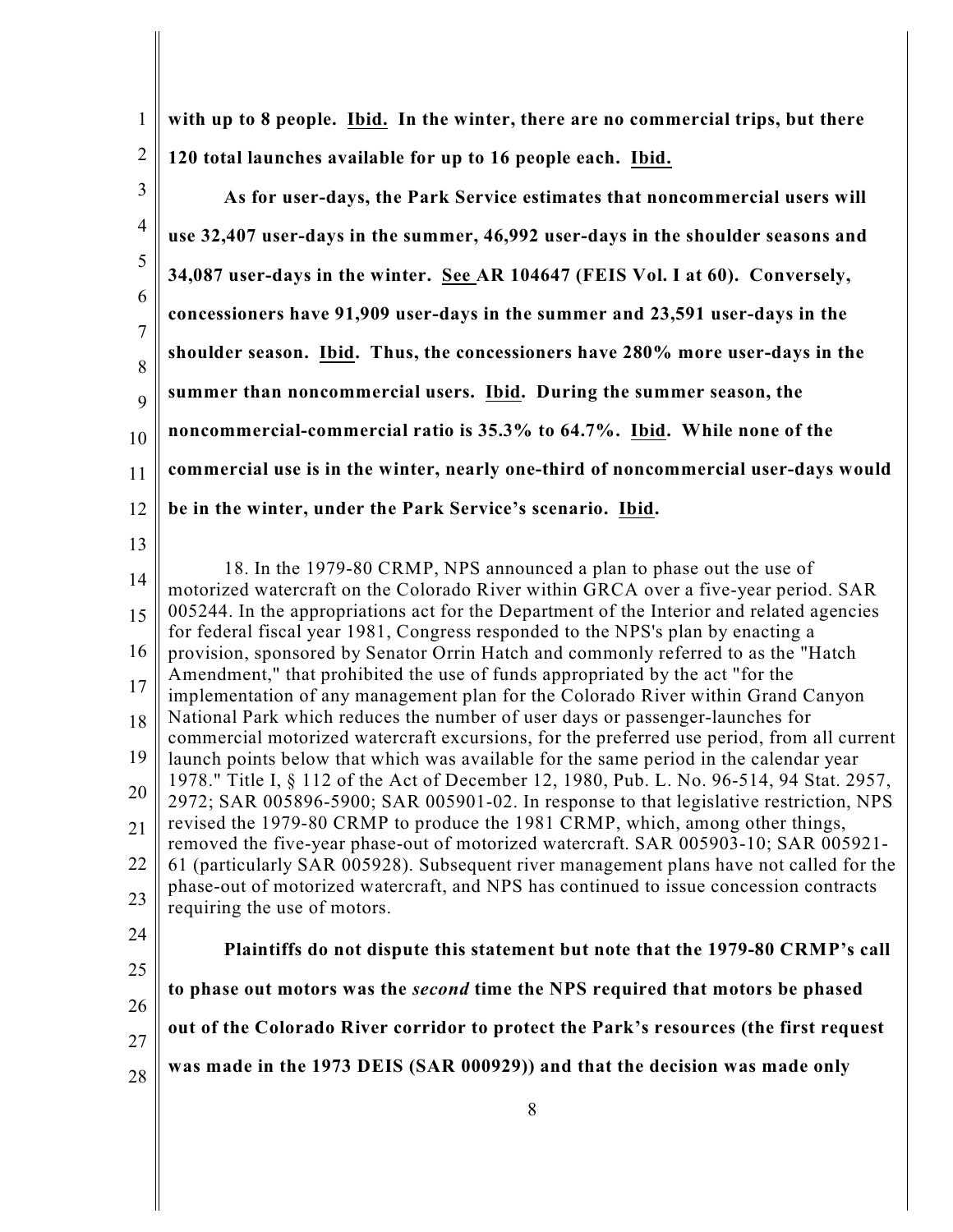| $\mathbf{1}$   | after the Park Service conducted and/or reviewed approximately 29 ecological and                                                                                                                                                              |
|----------------|-----------------------------------------------------------------------------------------------------------------------------------------------------------------------------------------------------------------------------------------------|
| $\overline{2}$ | social studies on the carrying capacity of the Colorado River corridor and the use of                                                                                                                                                         |
| 3              | motorized boats. SAR 001787; SAR 003715.                                                                                                                                                                                                      |
| $\overline{4}$ |                                                                                                                                                                                                                                               |
| 5              | 1995 General Management Plan                                                                                                                                                                                                                  |
| 6              | 19. In August 1995, NPS approved a general management plan ("1995 GMP") for                                                                                                                                                                   |
| $\overline{7}$ | GRCA. AR 010126-99. The 1995 GMP guides the management of resources, visitor use,<br>and general development at the Park over a 10- to 15-year period. AR 010132 (1995)                                                                       |
| 8<br>9         | GMP at 1). The plan focuses on the Park's developed areas: South Rim, North Rim,<br>Tuweep, and the corridor or cross-canyon trails. AR 010132 (1995 GMP at 1). Among its<br>many management objectives, the 1995 GMP includes the following: |
| 10             | Manage the Colorado River corridor through Grand Canyon National Park to                                                                                                                                                                      |
| 11             | protect and preserve the resource in a wild and primitive condition. Actively                                                                                                                                                                 |
| 12             | pursue the designation of eligible segments as part of the national wild and scenic<br>rivers system.                                                                                                                                         |
| 13             | Provide a wilderness river experience on the Colorado River (this objective                                                                                                                                                                   |
| 14             | will not affect decisions regarding the use of motorboats on the river).                                                                                                                                                                      |
| 15             | AR 010138-42 (1995 GMP at 7-11).                                                                                                                                                                                                              |
| 16             | Plaintiffs do not dispute this statement but note that the other management                                                                                                                                                                   |
| 17             | objectives in the GMP include to: (1) "Protect the natural quiet and solitude of the                                                                                                                                                          |
| 18<br>19       | park, and mitigate or eliminate the effects of activities causing excessive or                                                                                                                                                                |
| 20             | unnecessary noise, in, over, or adjacent to the park; (2) "Manage areas meeting the                                                                                                                                                           |
| 21             | criteria for wilderness designation as wilderness;" and (3) "Manage the Colorado                                                                                                                                                              |
| 22             | River corridor through the Grand Canyon to protect and preserve the resource in a                                                                                                                                                             |
| 23             | wild and primitive condition." SAR 010138.                                                                                                                                                                                                    |
| 24             |                                                                                                                                                                                                                                               |
| 25             | 20. With respect to the CRMP, the 1995 GMP states:                                                                                                                                                                                            |
| 26             | The park's 1989 Colorado River Management Plan will be revised as needed<br>to conform with the direction given in the management objectives of this                                                                                          |
| 27             | General Management Plan. The use of motorboats will be addressed in the                                                                                                                                                                       |
| 28             | revised plan, along with other river management issues identified through the                                                                                                                                                                 |
|                |                                                                                                                                                                                                                                               |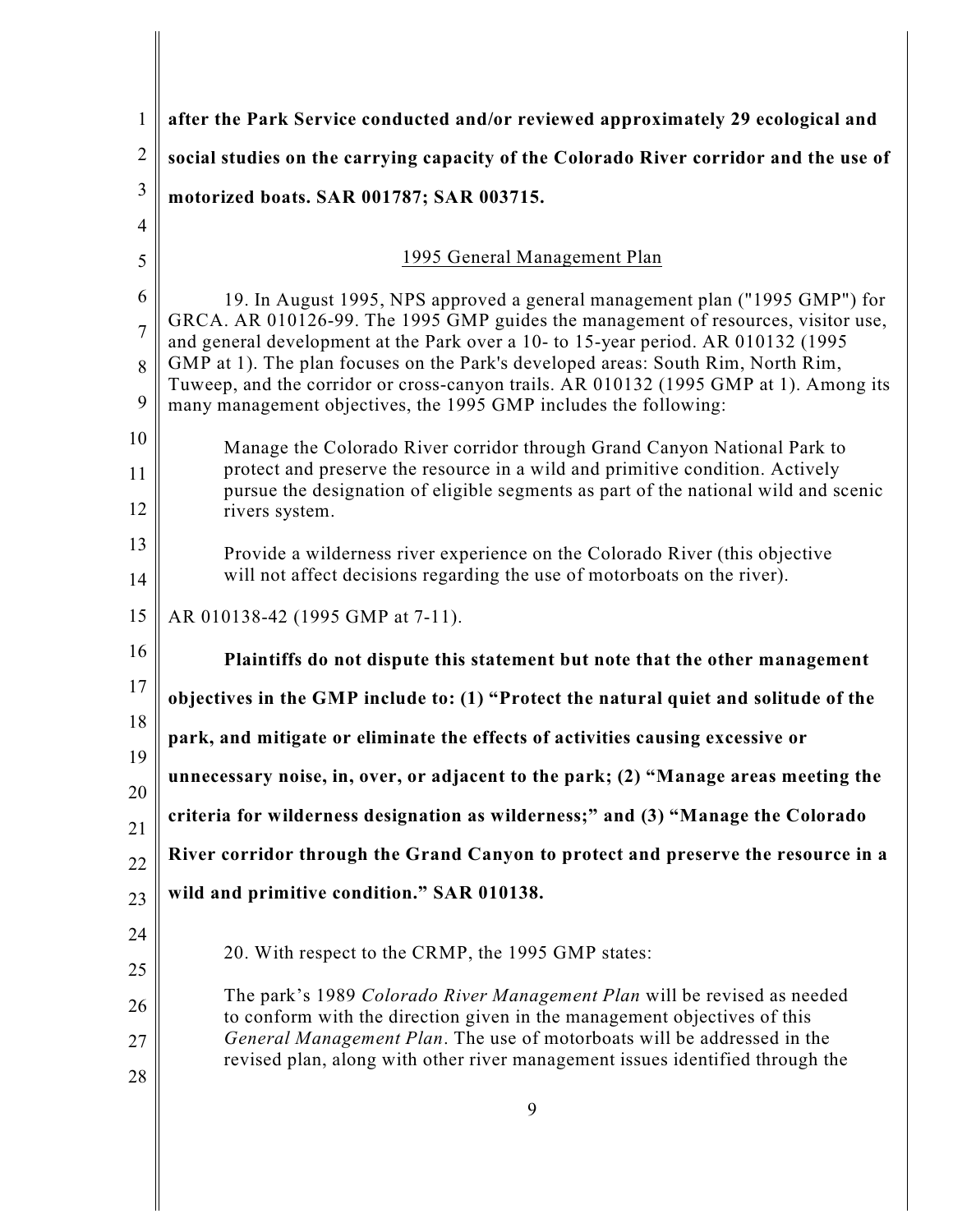| 1<br>$\overline{2}$ | scoping process. The revised plan will also conform to NPS direction and<br>responsibilities as set forth in the Operation of Glen Canyon Dam Final<br>Environmental Impact Statement (Bureau of Reclamation).                                                  |
|---------------------|-----------------------------------------------------------------------------------------------------------------------------------------------------------------------------------------------------------------------------------------------------------------|
| $\mathfrak{Z}$      | AR 010182 (1995 GMP at 57).                                                                                                                                                                                                                                     |
| $\overline{4}$<br>5 | Plaintiffs do not dispute this statement except for the page citation. The                                                                                                                                                                                      |
| 6                   | quoted language can be found at SAR 010188. This page of the GMP also states that                                                                                                                                                                               |
| $\overline{7}$      | the GMP "treats all proposed wilderness areas as wilderness [and that] All                                                                                                                                                                                      |
| 8                   | actions proposed in [the GMP], and all future implementation plans based on it such                                                                                                                                                                             |
| 9                   | as the  Colorado River Management Plan  will be consistent with NPS                                                                                                                                                                                             |
| 10                  | wilderness policy requirements." SAR 010188.                                                                                                                                                                                                                    |
| 11                  |                                                                                                                                                                                                                                                                 |
| 12                  | 2006 Colorado River Management Plan                                                                                                                                                                                                                             |
| 13                  | 21. In the 1989 CRMP, NPS stated that it would conduct a "comprehensive plan<br>review" within a five- to 10-year period. SAR 007535.                                                                                                                           |
| 14                  | Plaintiffs do not dispute this statement.                                                                                                                                                                                                                       |
| 15                  |                                                                                                                                                                                                                                                                 |
| 16<br>17            | 22. In 1997, NPS initiated that review, hosting public scoping workshops in<br>Portland, Oregon; Salt Lake City, Utah; and Phoenix, Arizona, and inviting written public<br>comments on river issues. SAR 10432-10433. That review process continued on and off |
| 18                  | until February 2000, when it was suspended by GRCA Superintendent Robert L.<br>Arnberger. SAR 014305-014429. His decision to suspend the planning process                                                                                                       |
| 19                  | precipitated the filing of two lawsuits, one styled Randall v. Babbitt, No. CIV 00-349                                                                                                                                                                          |
| 20                  | MV/WWD (D.N.M.), and the other Grand Canyon Private Boaters Ass'n v. Arnberger<br>(hereinafter "GCPBA"), No. CIV 00-1277 PCTPGR-TSZ (D. Az.). NPS settled GCPBA                                                                                                 |
| 21                  | by agreeing to restart the planning process within 120 days after dismissal of the action<br>and to complete a new CRMP by December 31, 2004. AR 104593-94 (FEIS Vol. I at 6-                                                                                   |
| 22                  | 7); see www.nps.gov/archive/grca/crmp/documents/index<br>(copy of settlement agreement).                                                                                                                                                                        |
| 23                  |                                                                                                                                                                                                                                                                 |
| 24                  | Plaintiffs do not dispute this statement.                                                                                                                                                                                                                       |
| 25<br>26            | 23. On June 13, 2002, NPS published in the Federal Register a notice of intent to<br>prepare an environmental impact statement ("EIS") for a revised CRMP. AR 105847                                                                                            |
|                     | (FEIS Vol. II at 810).                                                                                                                                                                                                                                          |
| 27<br>28            | Plaintiffs do not dispute this statement.                                                                                                                                                                                                                       |
|                     | 10                                                                                                                                                                                                                                                              |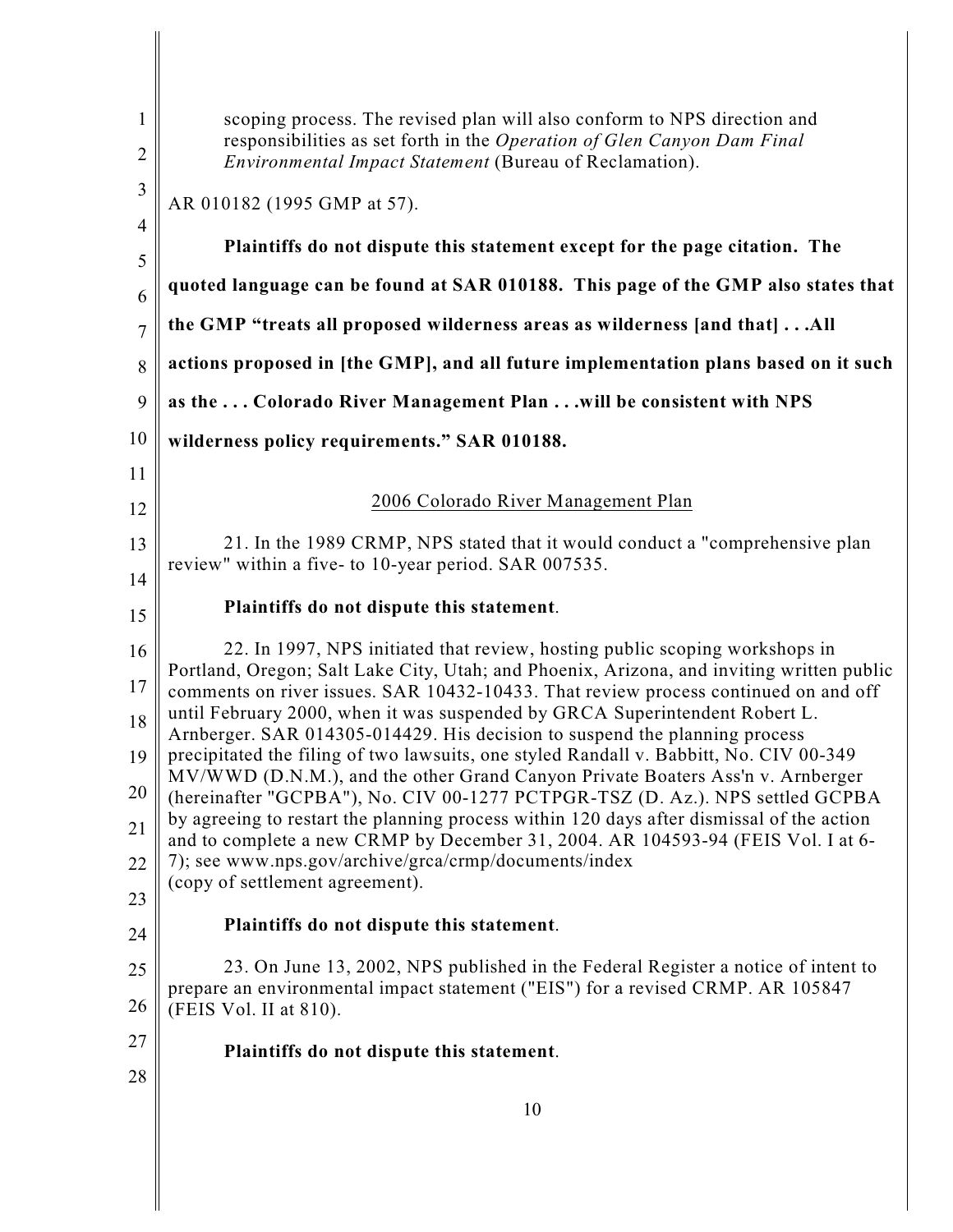| $\mathbf{1}$   | 24. In 2002, NPS hosted a series of public scoping meetings at the following                                                                                                           |
|----------------|----------------------------------------------------------------------------------------------------------------------------------------------------------------------------------------|
| $\overline{c}$ | locations:<br>August 1, 2002 Denver, Colorado                                                                                                                                          |
| 3              | August 6, 2002 Sandy, Utah (suburb of Salt Lake City)                                                                                                                                  |
| $\overline{4}$ | August 8, 2002 Flagstaff, Arizona<br>August 13, 2002 Las Vegas, Nevada                                                                                                                 |
| 5              | August 15, 2002 Mesa, Arizona<br>September 30, 2002 Towson, Maryland (suburb of Baltimore)                                                                                             |
| 6              | October 2, 2002 Oakland, California                                                                                                                                                    |
| $\tau$         | More than a thousand people attended those meetings. AR 105847-105848 (FEIS Vol. II                                                                                                    |
| 8              | at 810-11). During the public scoping process, NPS received approximately 13,770<br>written submissions containing approximately 55,165 comments. AR 105848 (FEIS Vol.                 |
| 9              | II at 811). The public identified the following major issues: access and visitor services;<br>motors and aircraft use; allocation and the noncommercial permit system; level of        |
| 10             | use/crowding, trip length, and group size; and resource protection, tribal issues, and NPS                                                                                             |
| 11             | regulations. AR105848-49 (FEIS Vol. II at 811-12). In January and June 2003, an NPS<br>contractor conducted four intensive "stakeholder workshops" and one public workshop on          |
| 12             | various issues, including allocation of recreational use and motor use on the river. AR<br>105849 (FEIS Vol. II at 812).                                                               |
| 13             |                                                                                                                                                                                        |
| 14             | Plaintiffs do not dispute this statement.                                                                                                                                              |
| 15             | 25. In 1998, NPS had contracted with two researchers, Dr. Troy Hall and Dr. Bo<br>Shelby, to conduct a sociological study on river runners and river running in the Grand              |
| 16             | Canyon. They provided NPS a June 15, 2000, report titled "1998 Colorado River Boater                                                                                                   |
| 17             | Study, Grand Canyon National Park." SAR 015411-624. The objective of the 1998 study<br>was "to obtain information about boaters' experiences, and especially how social                |
| 18             | conditions affect experiences. One goal was to evaluate conditions (encounters) in<br>relation to NPS management standards. Another was to replicate a 1975 study to assess            |
| 19             | how conditions and visitor attitudes had changed." SAR 015426. In early 2004, NPS                                                                                                      |
| 20             | received from Dr. Shelby and another researcher, Dr. Doug Whittaker, a "technical<br>memorandum" titled "River Running in the Grand Canyon: Current Situation and Social               |
| 21             | Impacts of Alternatives." AR 107899-8079. That technical memorandum summarized the                                                                                                     |
| 22             | older and more recent research and provided detailed information about social and visitor<br>experience issues related to recreational river running. AR 107908. NPS used the 2004     |
| 23             | technical memorandum to develop the descriptions and analyses of visitor use and<br>experience in both the draft and final environmental impact statements. AR 107908; AR              |
| 24             | 106047 (FEIS Appendix G).                                                                                                                                                              |
| 25             | Plaintiffs do not dispute this statement.                                                                                                                                              |
| 26             | 26. In a memorandum dated April 27, 2004, the GRCA Superintendent sought                                                                                                               |
| 27             | concurrence of the Department of the Interior's Assistant Secretary for Fish and Wildlife<br>and Parks in his conclusion, based on advice provided by legal counsel, that in preparing |
| 28             |                                                                                                                                                                                        |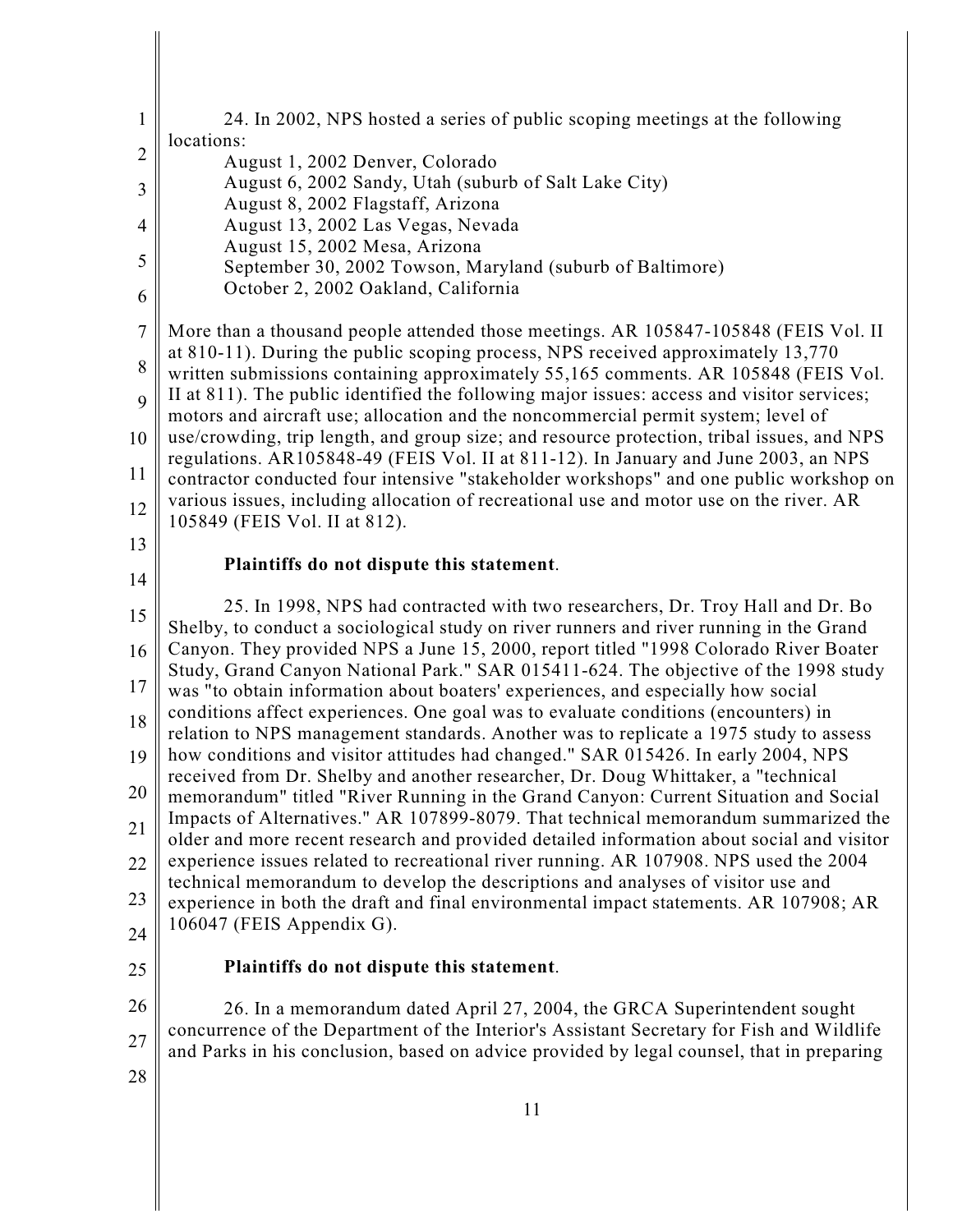| 1              | the revised CRMP he legitimately could consider alternatives permitting the continued                                                                                             |
|----------------|-----------------------------------------------------------------------------------------------------------------------------------------------------------------------------------|
| $\overline{2}$ | use of motors on the Colorado River without violating the Wilderness Act or any written<br>NPS policy. On November 10, 2004, the Assistant Secretary signed the concurrence line  |
| 3              | on the Superintendent's memorandum, which previously had been endorsed by the NPS's<br>Regional Director and NPS's Director in Washington, D.C. Attachment 2 to Federal           |
| 4              | Defendants' Supplemental Notice of Lodging Administrative Record, Dkt. No. 42,                                                                                                    |
| 5              | September 21, 2006. In his memorandum, the Superintendent first observes that under<br>section $4(d)(1)$ of the Wilderness Act the administering federal official generally has   |
| 6              | discretion to permit continued motorboat use where it has already become established. "It                                                                                         |
| $\overline{7}$ | is undisputable," he continues, "that motorboat use has already become established on the<br>Colorado River within GRCA." After quoting the relevant section of the NPS           |
| 8              | Management Policies, he then observes that "continued motorboat use on the Colorado<br>River does not permanently impact wilderness resources or permanently denigrate            |
| 9              | wilderness values (but rather causes only a temporary or transient disturbance) and                                                                                               |
| 10             | therefore does not compromise possible future wilderness designation." In support of that<br>proposition, he cites a January 20, 1999, document prepared by the Washington, D.C., |
| 11             | Solicitor's Office stating that "the use of motors is not an irretrievable commitment of<br>resources that would foreclose meaningful congressional consideration of a wilderness |
| 12             | proposal. (The use of motors is not equivalent to cutting trees.)" "Therefore," the                                                                                               |
| 13             | Superintendent concludes, "the NPS Management Policies and Director's Order [#41] do<br>not require the NPS to seek to remove motorboat use from the river."                      |
|                |                                                                                                                                                                                   |
|                |                                                                                                                                                                                   |
| 14             | Plaintiffs do not dispute that the Superintendent requested and obtained legal                                                                                                    |
| 15             | advice regarding the continued use of motors in the Colorado River corridor.                                                                                                      |
| 16             | Plaintiffs dispute, however, the validity of the legal advice obtained. See Plaintiffs'                                                                                           |
| 17             | briefs.                                                                                                                                                                           |
| 18             |                                                                                                                                                                                   |
| 19             | 27. In the fall of 2004, NPS released for public review the draft environmental                                                                                                   |
| $20\,$         | impact statement ("DEIS") for the revised CRMP. AR 102375-618 (DEIS Vol. I); AR<br>102619-3228 (DEIS Vol. II); AR 105849-50 (FEIS Vol. II at 812-13). The DEIS                    |
| 21             | presented eight alternatives (identified as Alternatives A-H) for managing the River from<br>Lees Ferry (River Mile 0) to Diamond Creek (River Mile 226) and five alternatives    |
| 22             | (identified as Alternatives 1-5) for managing the River from Diamond Creek (River Mile                                                                                            |
| 23             | 226) to Lake Mead (River Mile 277). AR 102381-87 (DEIS Vol. I at v-xi). The various<br>alternatives (and combinations of alternatives) incorporated a wide range of options to    |
| 24             | accommodate both commercial and noncommercial users. Because of the complexity of<br>the DEIS and the level of public interest, NPS extended the standard 90-day public           |
| 25             | comment period on the DEIS from its original ending date of January 7, 2005, to                                                                                                   |
| 26             | February 1, 2005. AR 105849 (FEIS Vol. II at 812). In 2004, NPS hosted a series of<br>public meetings to receive public comments on the DEIS at the following locations:          |
| 27             | November 8, 2004 Denver, Colorado                                                                                                                                                 |

 $\begin{array}{c} \hline \end{array}$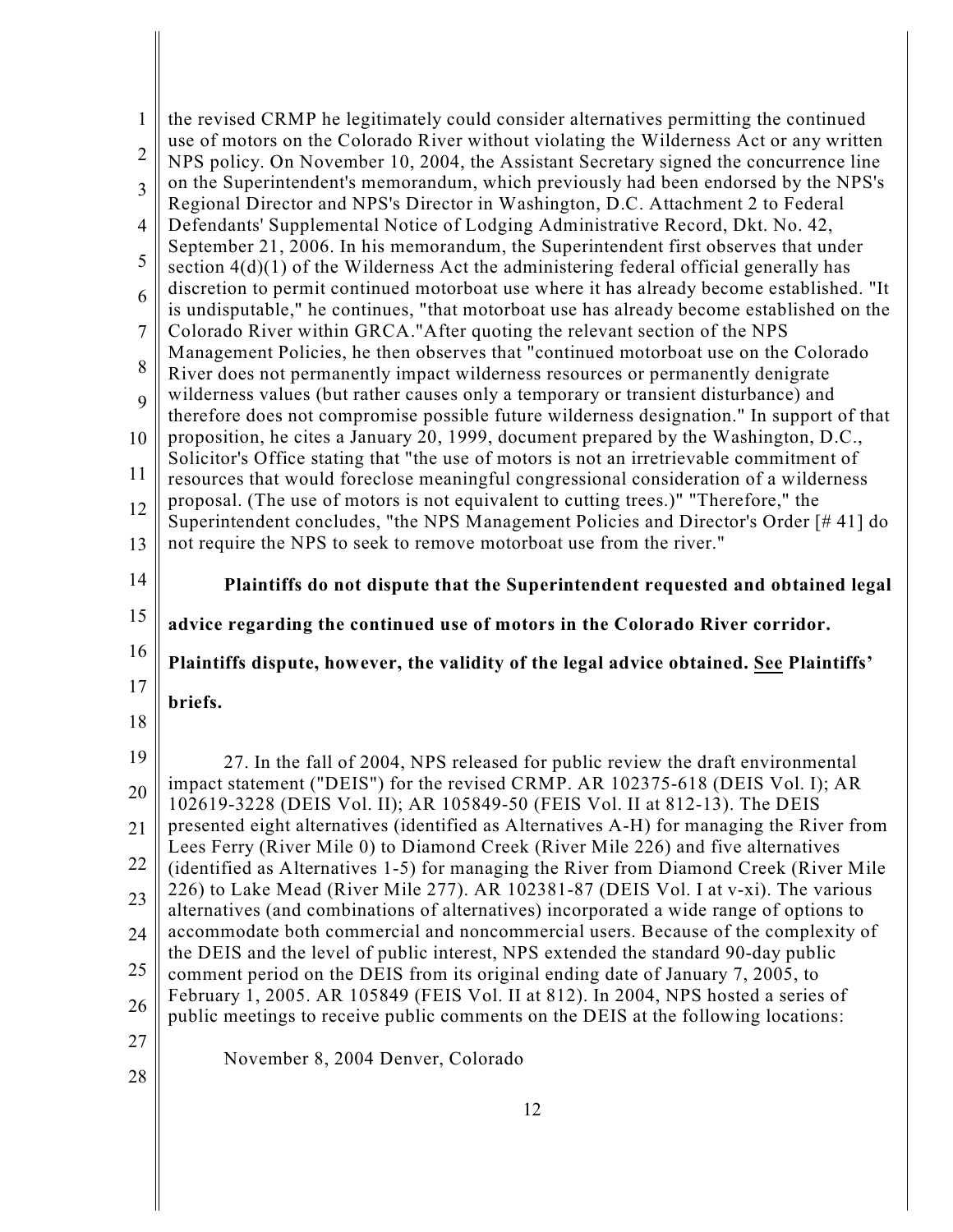| $\mathbf{1}$   | November 10, 2004 Salt Lake City, Utah                                                                                                                                              |
|----------------|-------------------------------------------------------------------------------------------------------------------------------------------------------------------------------------|
| $\overline{2}$ | November 16, 2004 Washington, D.C.                                                                                                                                                  |
| 3              | November 18, 2004 Las Vegas, Nevada<br>November 22, 2004 Flagstaff, Arizona                                                                                                         |
|                | November 30, 2004 Phoenix, Arizona                                                                                                                                                  |
| $\overline{4}$ | December 2, 2004 San Francisco, California                                                                                                                                          |
| 5              | Approximately a thousand people attended those meetings. AR 105849-50 (FEIS Vol. II                                                                                                 |
| 6              | at 812-13). During the public review period, NPS received almost 10,000 written<br>submissions containing approximately 6,000 substantive and 30,000 nonsubstantive                 |
| $\overline{7}$ | comments. AR 105850 (FEIS Vol. II at 813); AR 104840 (FEIS Vol. III at 1). NPS                                                                                                      |
| 8              | reviewed, coded, and organized the substantive comments into subject-matter categories,                                                                                             |
|                | including allocation, concessions, natural soundscape, visitor use and experience, and<br>wilderness. AR 104838-39 (FEIS Vol. III at i-ii). NPS then analyzed and responded to      |
| 9              | those comments, where appropriate modifying the DEIS as a result. E.g., AR 105207                                                                                                   |
| 10             | (FEIS Vol. III at 370) (in response to public comments, NPS added "wilderness")<br>character" as impact topic).                                                                     |
| 11             |                                                                                                                                                                                     |
| 12             | Plaintiffs do not dispute this statement.                                                                                                                                           |
| 13             | 28. Among the comments received by NPS were a set of joint comments from a                                                                                                          |
| 14             | coalition of groups representing both commercial and noncommercial users of the<br>Colorado River within GRCA--the Grand Canyon River Outfitters Association, the Grand             |
| 15             | Canyon Private Boaters Association, American Whitewater, and the Grand Canyon River                                                                                                 |
|                | Runners Association--regarding how best to revise the CRMP in a manner that would                                                                                                   |
| 16<br>17       | resolve longstanding river management controversies. AR 050534-41. Their joint<br>comments supported equal allocation of use between commercial and noncommercial use               |
|                | on an annual basis, the continued authorization of an appropriate level of motorized use,<br>seasonal adjustments that would result in fewer river trips occurring at one time, and |
| 18             | improvements to the noncommercial permit system. AR 060444-51; AR 050468.12                                                                                                         |
| 19             | Plaintiffs do not dispute this statement to the extent it accurately reflects                                                                                                       |
| 20             |                                                                                                                                                                                     |
| 21             | actual comments received. Plaintiffs note that GCPBA has altered its legal position                                                                                                 |
| 22             | on the issues before the Court. In a letter to counsel for the Park Service at the                                                                                                  |
| 23             | beginning of the CRMP planning process, counsel for GCPBA, Lori Potter, wrote                                                                                                       |
| 24             | that "[GCPBA] believe[s] that the CRMP and WMP [Wilderness Management Plan]                                                                                                         |
| 25             | processes should be comprehensive and integrated, as a matter of sound resource                                                                                                     |
| 26             | planning and management, and that the Park Service must, in accordance with NPS                                                                                                     |
| 27             | Policy, manage all 1.1 million acres of proposed wilderness within GCNP as                                                                                                          |
| 28             |                                                                                                                                                                                     |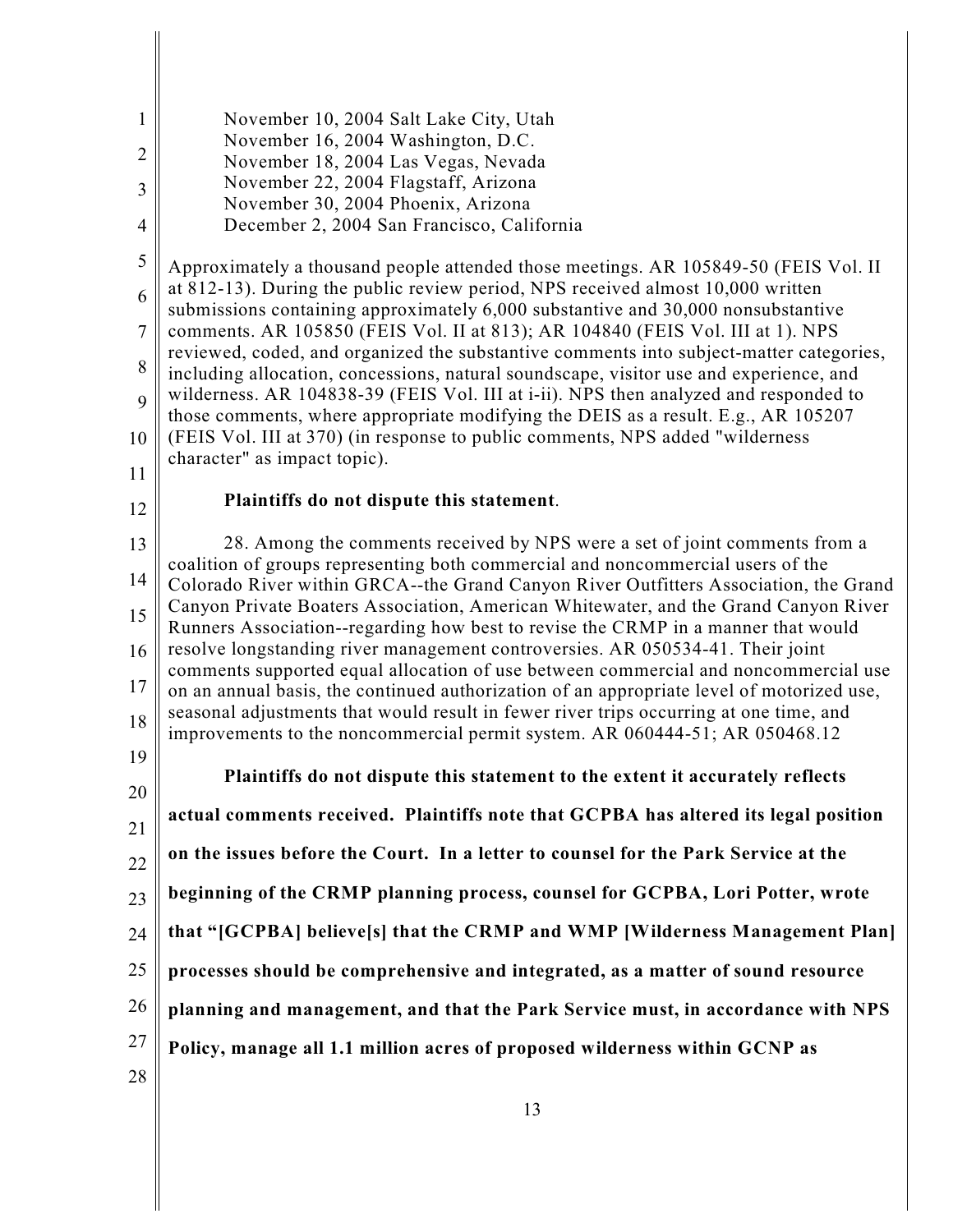| $\mathbf{1}$          | wilderness." AR 024535. Ms. Potter also wrote that a minimum requirements                                                                                                                                                                                                |
|-----------------------|--------------------------------------------------------------------------------------------------------------------------------------------------------------------------------------------------------------------------------------------------------------------------|
| $\mathbf{2}$          | analysis was necessary and that no-motor and no-helicopter exchanges alternatives                                                                                                                                                                                        |
| 3                     | were required under NEPA. Ibid. Last, she wrote that the Park Service could and                                                                                                                                                                                          |
| $\overline{4}$        | should take these management actions (eliminate motors and helicopter exchanges)                                                                                                                                                                                         |
| 5                     | and that GCPBA would continue to work toward that goal. Ibid.                                                                                                                                                                                                            |
| 6                     |                                                                                                                                                                                                                                                                          |
| $\boldsymbol{7}$<br>8 | 29. In November 2005, NPS released the three-volume Final Environmental<br>Impact Statement ("FEIS") for the revised CRMP. AR 104555-833 (Vol. I); AR 105919-<br>6104(Appendixes); AR 105262-918 (Vol. II); AR 104834-5261 (Vol. III).                                   |
| 9                     | Plaintiffs do not dispute this statement.                                                                                                                                                                                                                                |
| 10<br>11              | 30. On February 17, 2006, the NPS Regional Director approved the Record of<br>Decision ("ROD") for the revised CRMP. AR 109590-626. In the ROD, NPS announced                                                                                                            |
| 12<br>13              | that it had selected for implementation the preferred alternatives--Modified Alternative H<br>(Lees Ferry to Diamond Creek) and Modified Alternative 4 (Diamond Creek to Lake<br>Mead)--described in the FEIS. AR 109592 (ROD at 2).                                     |
| 14                    | Plaintiffs do not dispute this statement.                                                                                                                                                                                                                                |
| 15                    | 31. In accordance with regulations (40 C.F.R. chapter V (parts 1500-17))                                                                                                                                                                                                 |
| 16<br>17              | promulgated by the Council on Environmental Quality pursuant to Section 102(2) of the<br>National Environmental Policy Act of 1969, the FEIS analyzes the cumulative effects of<br>each alternative when added to other past, present, and reasonably foreseeable future |
| 18<br>19              | actions, including operation of Glen Canyon Dam, backcountry management at GRCA,<br>Hualapai Tribal actions solely on their land, air tour management efforts at GRCA, and                                                                                               |
| 20                    | comprehensive noise management at GRCA. NPS analyzed the cumulative effects on<br>various aspects of the affected environment, each of which is identified in the FEIS as a<br>"resource topic" or "impact topic." AR 105277-78 (FEIS Vol. II at 240-41); AR 1052856     |
| 21                    | (FEIS Vol. II at 249).                                                                                                                                                                                                                                                   |
| 22                    | Plaintiffs dispute this statement which is a legal conclusion. As outlined in                                                                                                                                                                                            |
| 23                    | Plaintiffs' briefs, the FEIS does not analyze all cumulative impacts associated with                                                                                                                                                                                     |
| 24                    | the ROD in accordance with the Council on Environmental Quality's NEPA                                                                                                                                                                                                   |
| 25<br>26              | regulations.                                                                                                                                                                                                                                                             |
| 27<br>28              | 32. In the FEIS, NPS adopted management zones based on the recreational<br>opportunity spectrum, a planning framework that recognizes that people participate in                                                                                                         |
|                       | 14                                                                                                                                                                                                                                                                       |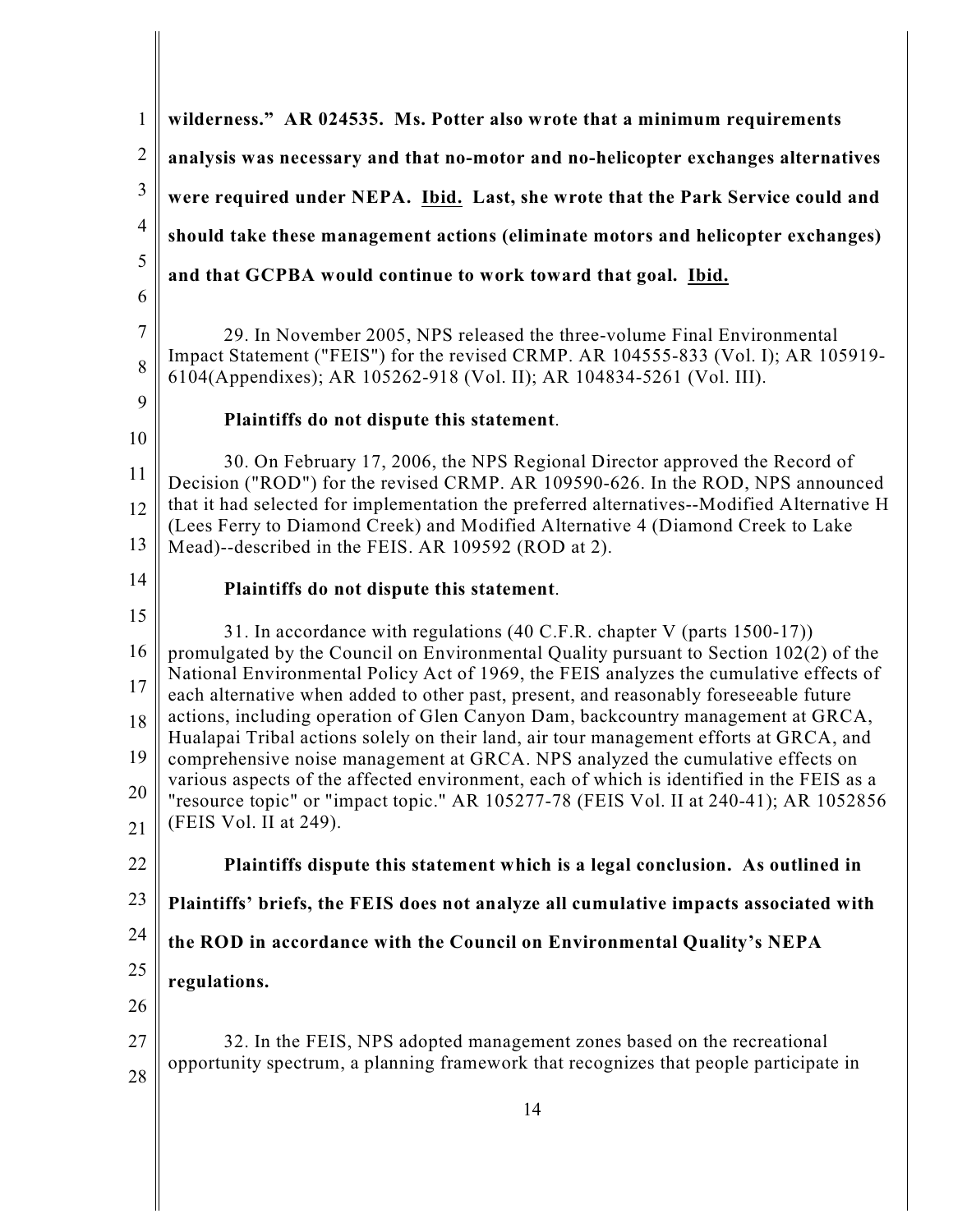1 2 3 various recreational activities in different biophysical/social/managerial settings to realize various experiences. AR 104626 (FEIS Vol. I at 39). The FEIS divides the Colorado River corridor into four zones, ranging from "primitive" (Lees Ferry to Diamond Creek) to "urban" (park boundary to Lake Mead). AR 104626-29 (FEIS Vol. I at 39-42).

4

## **Plaintiffs do not dispute this statement**.

5 6 7 8 9 33. Through the process of developing the DEIS and the FEIS, NPS considered and determined the Colorado River corridor's "visitor carrying capacity," which NPS defined as "the type and level of visitor use that can be accommodated while sustaining acceptable resource and social conditions that complement the park." The concept of carrying capacity is intended to safeguard the quality of Park resources and the visitor experience. Park resources encompass all of the biophysical, aesthetic, and cultural elements and features contained in a park. AR 102428-30 (DEIS Vol. I at 26-28); AR 104617-19 (FEIS Vol. I at 30-32).

- 10
- 11

12 13 14 **FEIS. However, Plaintiffs dispute that what NPS has done related to visitor carrying capacity and types and levels of visitor use is lawful, as explained in Plaintiffs' briefs**.

**Plaintiffs do not dispute that NPS said that it did these things in the DEIS and**

15

20

21

16 17 18 19 34. NPS also considered the equitable allocation of use between commercial and noncommercial boaters without exceeding the Colorado River corridor's carrying capacity. AR 102426-28 (DEIS Vol. I at 24-26); AR 104615-17 (FEIS Vol. I at 28-30). Although relative demand for commercial and noncommercial trips is difficult, if not impossible, to measure, multiple sources indicate that demand exceeds supply for both commercial and noncommercial trips. AR 104785-86 (FEIS Vol. I at 198-99).

**Plaintiffs dispute this statement**. **The Park Service did not equitably allocate**

**use, or even consider equitable allocation because it never addressed relative**

22 **demand for access, as discussed in Plaintiffs' briefs. See Federal Defendants**

23 **Summary Judgment Brief, p. 34. The only objectives discussed in the FEIS pages**

24 **cited by Defendants include: 1) minimizing complexity for people; 2) addressing the**

25 **"user perception of allocation inequity"; 3) maintaining or improving the quality of**

26 **commercial services; 4) mimizing the costs to river users while adequately funding**

27 **operations. AR 104617. The "user perception of allocation inequity" is not the**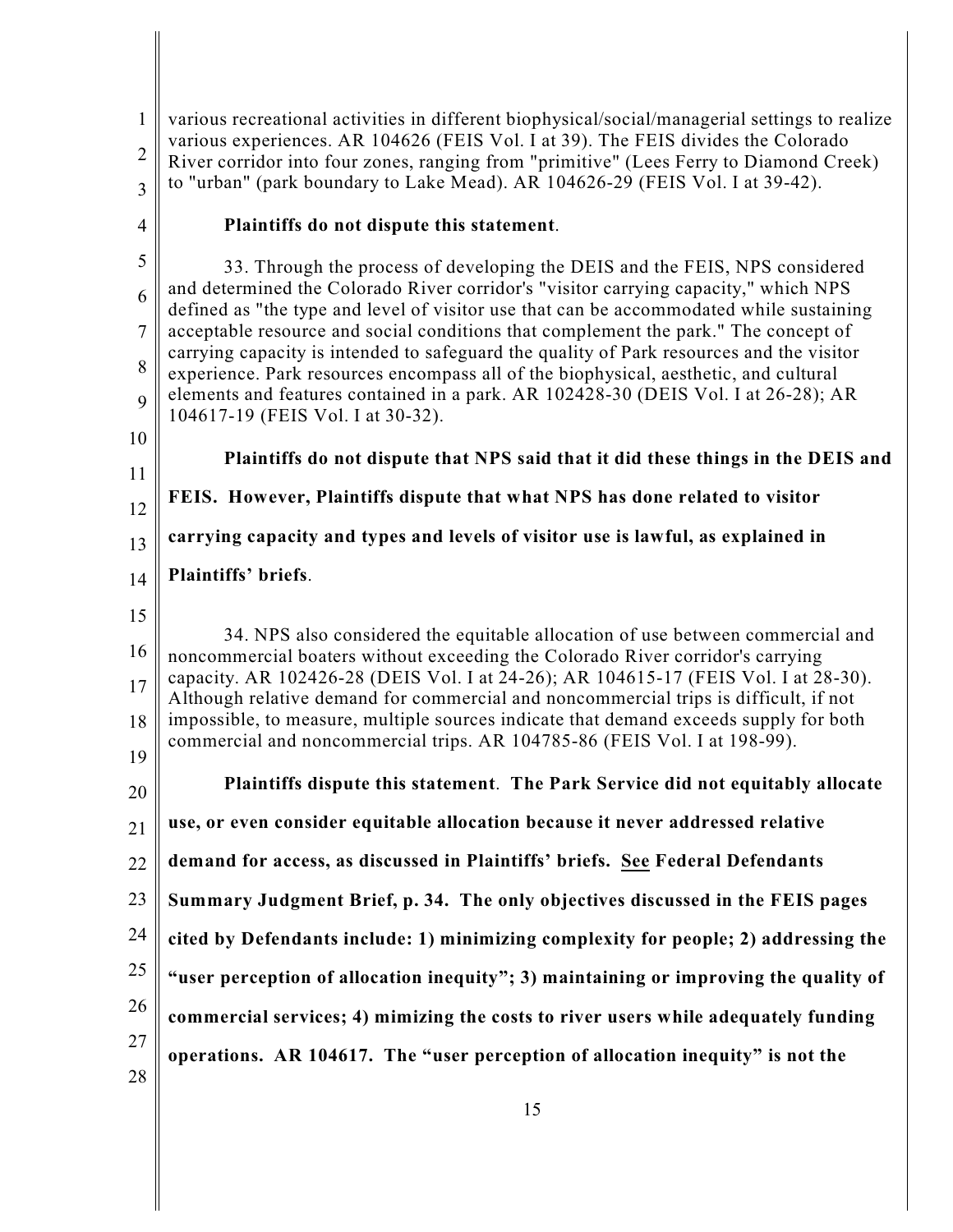1 2 3 **equivalent of actually addressing the inequities and allocating use fairly. Further the pages cited by the Park Service do not address amounts or types of use at all. They merely address the allocation system.** 

4 5 6 7 8 9 10 11 12 13 14 15 16 17 18 19 **The Park Service did not measure demand or base its decisions on demand. Federal Defendants Summary Judgment Brief, p.34. Early in the planning process, Superintendent Alston sought data from the concessioners, through GCROA, related to commercial demand. AR 000277. However, the record does not contain this data and there is no legitimate basis for the Park Service's statement that noncommercial demand exceeds supply. GCROA admitted in an internal memorandum that "[w]e will have no scientific or otherwise credible evidence to support our contention that commercial demand constitutes 68% of the total and that private demand is only 32%. We will only have our intuition to offer, the intuition of a group with a clear profit motive at stake. This will continue to convince no one."). AR 014138 (emphasis original). In addition, the record is replete with evidence that at least a portion of commercial use is by the public who seeks noncommercial access and does not want to wait for 10-20 years. See Defendants Joint Response to Plaintiffs' Statement of Facts ¶ 172.**

20 21 22 23 24 25 26 27 35. As discussed above, the 2006 CRMP adjusts the allocation of use between commercial and noncommercial users that was in effect under the 1989 CRMP. The 1989 CRMP allocated 115,500 user-days to commercial users and 54,450 user-days to noncommercial users annually, or a ratio of 67.9 percent commercial to 32.1 percent noncommercial. SAR 007530. The 2006 CRMP continues to cap commercial use at 115,500 user-days annually; however, the 2006 CRMP does not cap noncommercial userdays. Based on expected number of launches and group size, NPS estimates that noncommercial boaters will use 113,486 user-days annually. Therefore, as measured in userdays, the 2006 CRMP allocates approximately 50.3 percent of annual use to commercial boaters and 49.7 percent to noncommercial boaters. During the summer and shoulder seasons the ratio is 59.3 percent commercial to 40.7 percent noncommercial. AR 109592-93 (ROD at 2-3); AR 104630 (FEIS Vol. I at 43).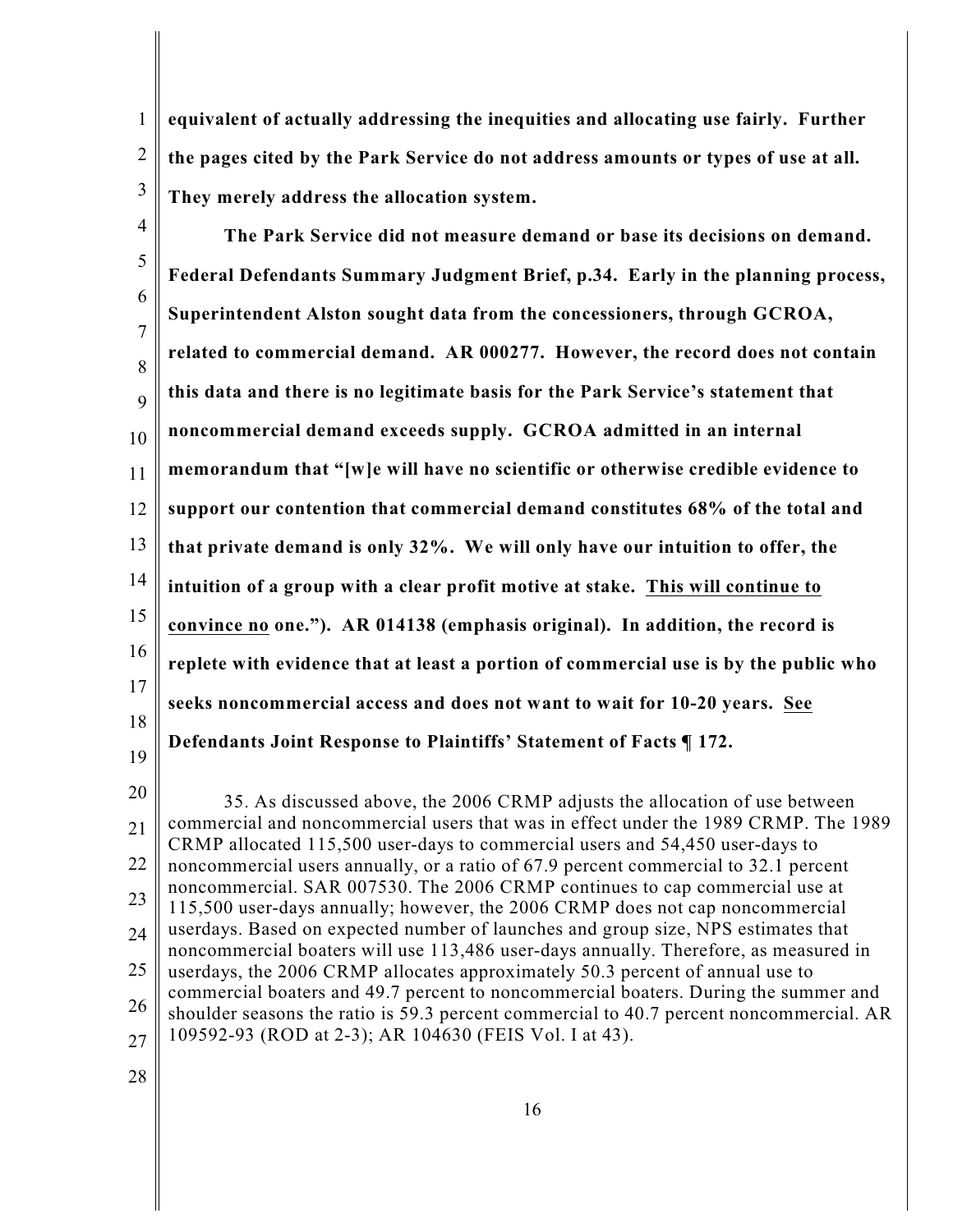| $\mathbf{1}$   | Plaintiffs do not dispute that the Park Service made these estimates.                                                                                                         |
|----------------|-------------------------------------------------------------------------------------------------------------------------------------------------------------------------------|
| $\overline{2}$ | However, this is not a complete and accurate summary of the allocations of use. See                                                                                           |
| 3              | Plaintiffs' Response to paragraph 17, above.                                                                                                                                  |
| $\overline{4}$ |                                                                                                                                                                               |
| 5              | 36. Under the 1989 CRMP--specifically during the five-year period from 1998<br>through 2002--an average of 640 commercial launches and 18,891 commercial passengers           |
| 6              | embarked on the River annually. AR 104632 (FEIS Vol. I at 45). Under the 2006 CRMP,                                                                                           |
| $\overline{7}$ | those numbers will decrease to 598 launches and an estimated 17,600 passengers. AR<br>062742 (ROD at 3); AR 104647 (FEIS Vol. I at 60). Under the 1989 CRMP, an average       |
| 8              | of 253 noncommercial launches and 3,570 noncommercial passengers embarked on the<br>River annually. AR 104632 (FEIS Vol. I at 45). Under the 2006 CRMP those numbers          |
| 9              | will nearly double to a total of 503 launches and an estimated 7,051 passengers. AR<br>109593 (ROD at 3); AR 104647 (FEIS Vol. I at 60).                                      |
| 10             |                                                                                                                                                                               |
| 11             | Plaintiffs do not dispute that the FEIS makes these claims as to numbers.                                                                                                     |
| 12             | However, of the 503 launches available to noncommercial trips, 120 of them are in                                                                                             |
| 13             | the winter season which accounts for an estimated 1,855 people. AR 104647. For                                                                                                |
| 14             | the summer season, standard size noncommercial trips for the summer season have                                                                                               |
| 15             | actually been reduced by six trips from 129 (no action) to 123. AR 104647, 104632.                                                                                            |
| 16             | The FEIS then adds 62 noncommercial launches for small trips of 8 or fewer people.                                                                                            |
| 17<br>18       | Ibid. Whereas, under the old CRMP, 1,883 people took noncommercial trips in the                                                                                               |
| 19             | summer, now an estimated 2,270 people will take a noncommercial summer trip.                                                                                                  |
| 20             | Ibid. That is an increase of just over 20%. Further, these numbers are not the                                                                                                |
| 21             | equivalent of demand for access.                                                                                                                                              |
| 22             |                                                                                                                                                                               |
| 23             | 37. Throughout the process of developing the DEIS and the FEIS, NPS considered<br>visitor use and experience as part of the affected environment and analyzed the impacts of  |
| 24             | the various proposed alternatives on visitor use and experience. AR 102566-95 (DEIS                                                                                           |
| 25             | Vol. I at 164-93); AR 102990-3077 (DEIS Vol. II at 578-665); AR 104767-96 (FEIS Vol.<br>I at 180-209); AR 105642-733 (FEIS Vol. II at 605-96). The FEIS summarizes the public |
|                | comments received during public scoping as follows:                                                                                                                           |
| 26<br>27       | The analysis of public scoping comments clearly indicated that there is no one<br>definition of the ideal Grand Canyon river trip. For example, while some                    |
| 28             |                                                                                                                                                                               |
|                | 17                                                                                                                                                                            |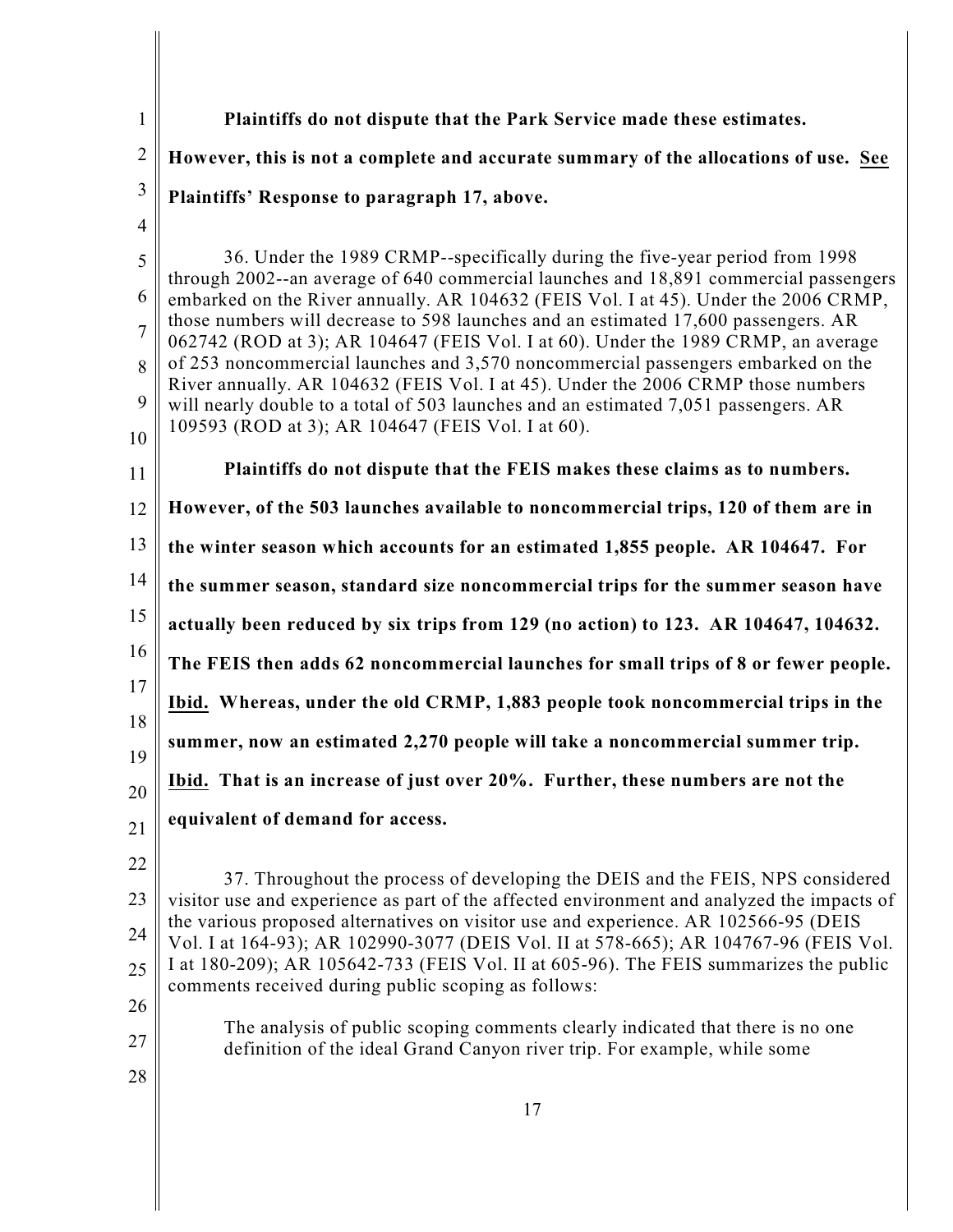1 2 3 4 5 6 7 8 9 10 11 12 13 14 15 16 17 18 19 20 21 22 23 24 25 26 27 28 people may prefer a trip without motors of any kind, some may prefer a motorized trip that ends with a helicopter ride. Still others may prefer motorized trips, but find the prospect of encountering a helicopter shuttle unacceptable. Some visitors want a social experience while others prefer to vacation with a small group that is unlikely to encounter other groups. Some want short trips, others want long trips. Preferences also vary on desired season and whether trips are commercial or self-guided. All of the variables, and the degree to which each is offered, are considered in this analysis. AR 105645 (FEIS Vol. II at 608). **Plaintiffs do not dispute that this statement exists in the FEIS or that the statement is the Park Service's "summary" of public comments received. Plaintiffs point out that the Park Service's FEIS did not identify the relative demand for different kinds of trips. Record evidence shows that after experiencing both kinds of trips, over 90% of users would prefer a non-motorized trip. AR 106062.**  38. The NPS also specifically considered whether guided, commercial trips down the Colorado River, including motorized trips, are a necessary and appropriate service to authorize within GRCA. AR 104605-07 (FEIS Vol. I at 18-20). Commercial outfitters have been providing guided trips on the Colorado River through GRCA for nearly 60 years. AR 104606 (FEIS Vol. I at 19). In general, motorized trips are shorter than nonmotorized trips, and motorized, commercial trips are less expensive than nonmotorized commercial trips. AR104804 (FEIS Vol. I at 217). **Plaintiffs dispute the first statement. The Park Service never considered whether motorized commercial services of any kind are necessary and appropriate within the Colorado River corridor. The FEIS pages cited by the Park Service here (Vol. I at 18-20) do not even mention the words motor or motorized. AR 104605-07. The FEIS ignored and failed to address evidence in the record demonstrating that motorized services are not necessary and appropriate. AR 00813, 092571; SAR 011163, 011164, 002647, 005100, 005804.**  39. After releasing the DEIS, NPS received hundreds of public comments on the motors/no-motors issue. Although opinions varied widely, many commenters urged the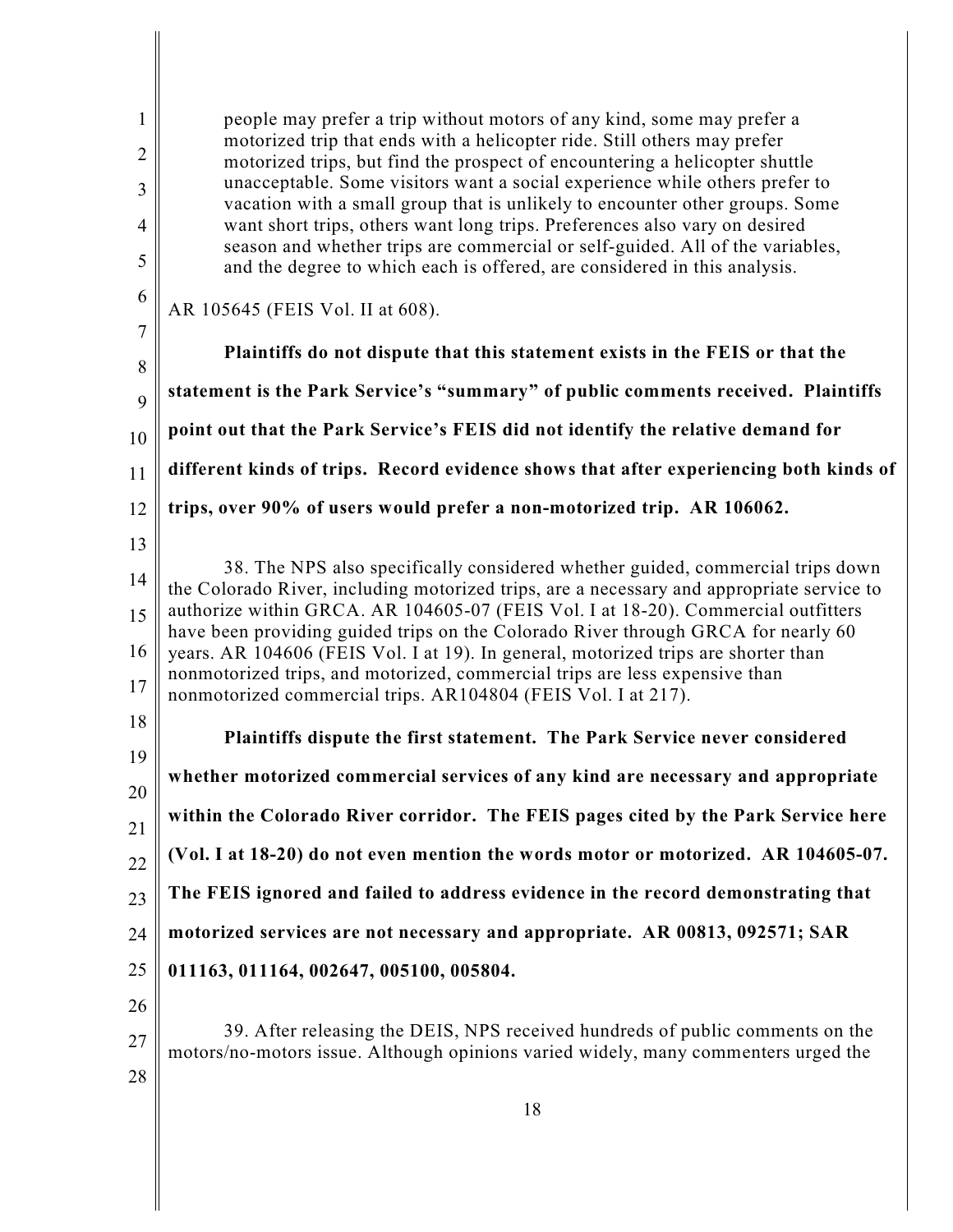| 1              | NPS to continue to authorize motorized trips. The most common reasons given in support                                                                                                |
|----------------|---------------------------------------------------------------------------------------------------------------------------------------------------------------------------------------|
| $\overline{2}$ | of continuing to authorize motorized trips were to increase access for those physically<br>unable to experience the canyon without motorized assistance, to offer shorter trips for   |
| $\overline{3}$ | people with limited vacation time, and to offer less expensive trips (i.e., faster and thus<br>shorter than commercial oar trips) for people with limited financial means. Four major |
| 4              | Grand Canyon river user groups--representing a diverse assembly of the Park's river                                                                                                   |
| 5              | users, including outfitters, private boaters, and commercial passengers--in joint<br>comments, explained the importance of motorized use, stating, in part:                           |
| 6              | The collaborating groups support the continuation of an appropriate type and                                                                                                          |
| $\overline{7}$ | level of both motor and non-motor recreational use on the Colorado River<br>within the Grand Canyon throughout the life of the newly revised CRMP.                                    |
| 8              | *** Motorized use as part of the system allows for far greater and broader                                                                                                            |
| 9              | overall public access opportunities to Grand Canyon river trips, both<br>commercial and noncommercial, than would otherwise be possible. * * * It is                                  |
| 10             | absolutely critical, therefore, that a reasonable level of the appropriate type of<br>both motorized and non-motorized recreational use continue on the Colorado                      |
| 11             | River under the updated and revised CRMP.                                                                                                                                             |
| 12             | AR 050540. Many individuals submitted comments similar to the following:                                                                                                              |
| 13             | We applaud the National Park Service for supporting the continuation of                                                                                                               |
| 14             | motorboats in Preferred Alternative 'H'. Retaining motorized rafting supports<br>the management objective of providing a diverse range of quality recreational                        |
| 15             | opportunities for park visitors by allowing the widest spectrum of ages,                                                                                                              |
| 16             | abilities and trip lengths for canyon visitors. We are pleased that the NPS<br>recognizes the fact that motorboats do not 'permanently impact wilderness                              |
| 17             | resources or permanently denigrate wilderness values.'                                                                                                                                |
| $18\,$         | AR 047187. One commenter stated: "It [prohibiting motorboats and helicopters] would                                                                                                   |
| 19             | certainly eliminate many, or most, individuals from making the trip for time, financial, or<br>physical factors." AR 057654. Another commenter stated:                                |
| 20             | When I was young enough to hike the canyon, I had neither the money nor the                                                                                                           |
| 21             | vacation time to allow me to raft the canyon. I dreamed of someday rafting the                                                                                                        |
| 22             | canyon for nearly 25 years before I was able to do it. Do not restrict rafting<br>to only those tax-paying citizens fit enough to hike in/out of the canyon. Do                       |
| 23             | not make rafting the canyon available only to those citizens with enough                                                                                                              |
| 24             | vacation time and rafting experience to take an 18-day non-motorized rafting<br>trip.                                                                                                 |
| 25             | AR 057567.                                                                                                                                                                            |
| 26             |                                                                                                                                                                                       |
| 27             | Plaintiffs do not dispute that certain commenters submitted the comments                                                                                                              |
| 28             | quoted above, but do dispute their contents. Plaintiffs dispute the statements of the                                                                                                 |
|                | 19                                                                                                                                                                                    |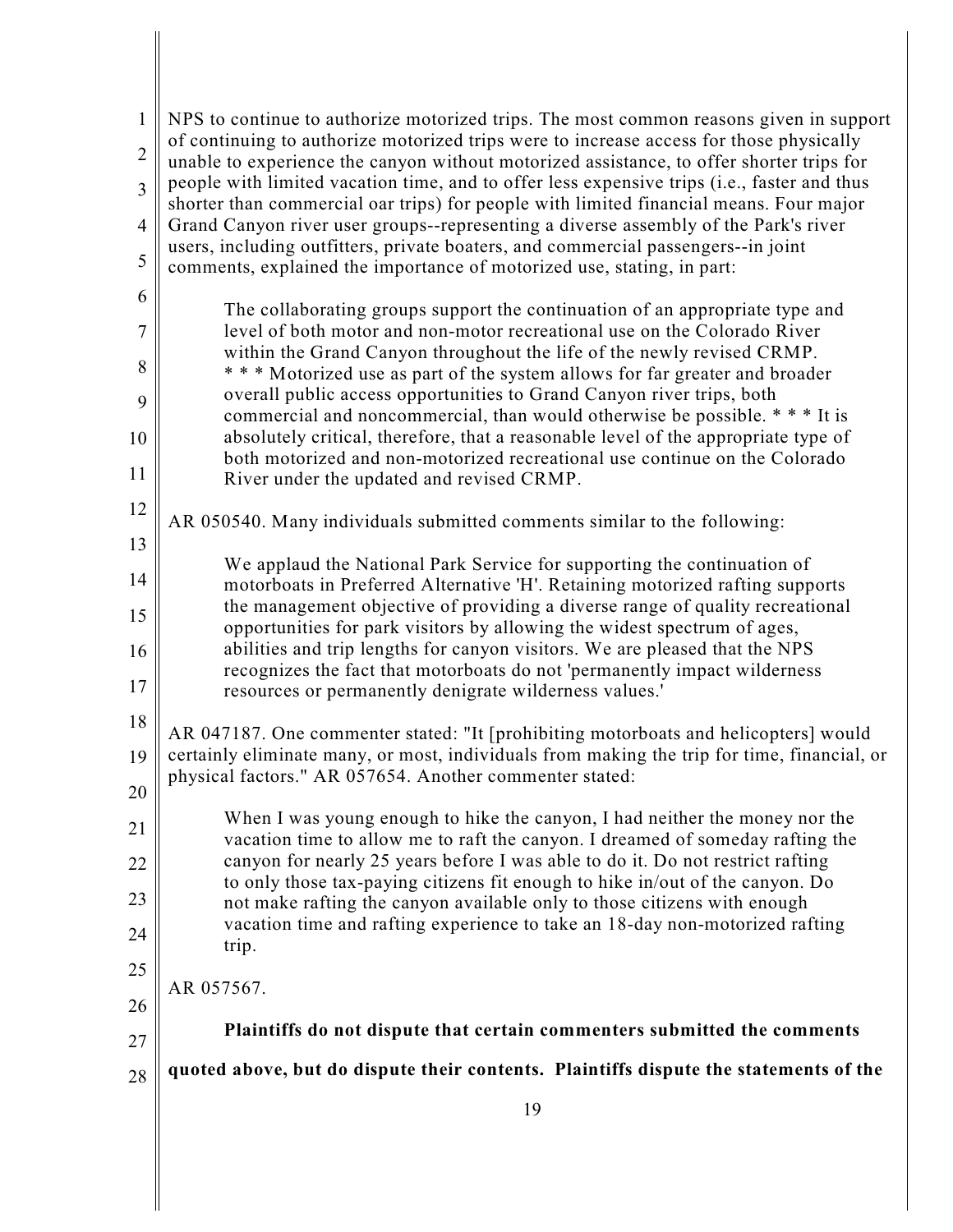1 2 3 4 5 6 7 8 9 10 **Park Service, too, because they are misleading and unsupported by credible evidence. The Park Service has never conducted a demand study and cannot say what proportion of the public these comments represent. In addition, the Park Service does not cite to evidence of the actual cost of commercial services and the profits obtained by the concessioners. Nor does the Park Service cite to evidence on the cost of a noncommercial trip. Further, the Park Service has not verified that the latter comments are from independent people not affiliated or associated with the concessioners or GCROA. In addition, these statements are inconsistent with the law as discussed in Plaintiffs' briefs.** 

11 12 13 14 15 16 17 18 19 20 21 22 23 24 25 26 27 **The first block comment is from the Defendant-Intervenors in this case, who have been less than forthcoming about the facts as they know them. See AR 014138 (memo from GCROA). Plaintiffs also note that GCPBA has altered its legal position on the issues before the Court. In a letter to counsel for the Park Service at the beginning of the CRMP planning process, counsel for GCPBA, Lori Potter, wrote that "[GCPBA] believe[s] that the CRMP and WMP [Wilderness Management Plan] processes should be comprehensive and integrated, as a matter of sound resource planning and management, and that the Park Service must, in accordance with NPS Policy, manage all 1.1 million acres of proposed wilderness within GCNP as wilderness." AR 024535. Ms. Potter also wrote that a minimum requirements analysis was necessary and that no-motor and no-helicopter exchanges alternatives were required under NEPA. Ibid. Last, she wrote that the Park Service** *could and should take these management actions (eliminate motors and helicopter exchanges)* **and that GCPBA would continue to work toward that goal. Ibid. (emphasis added).**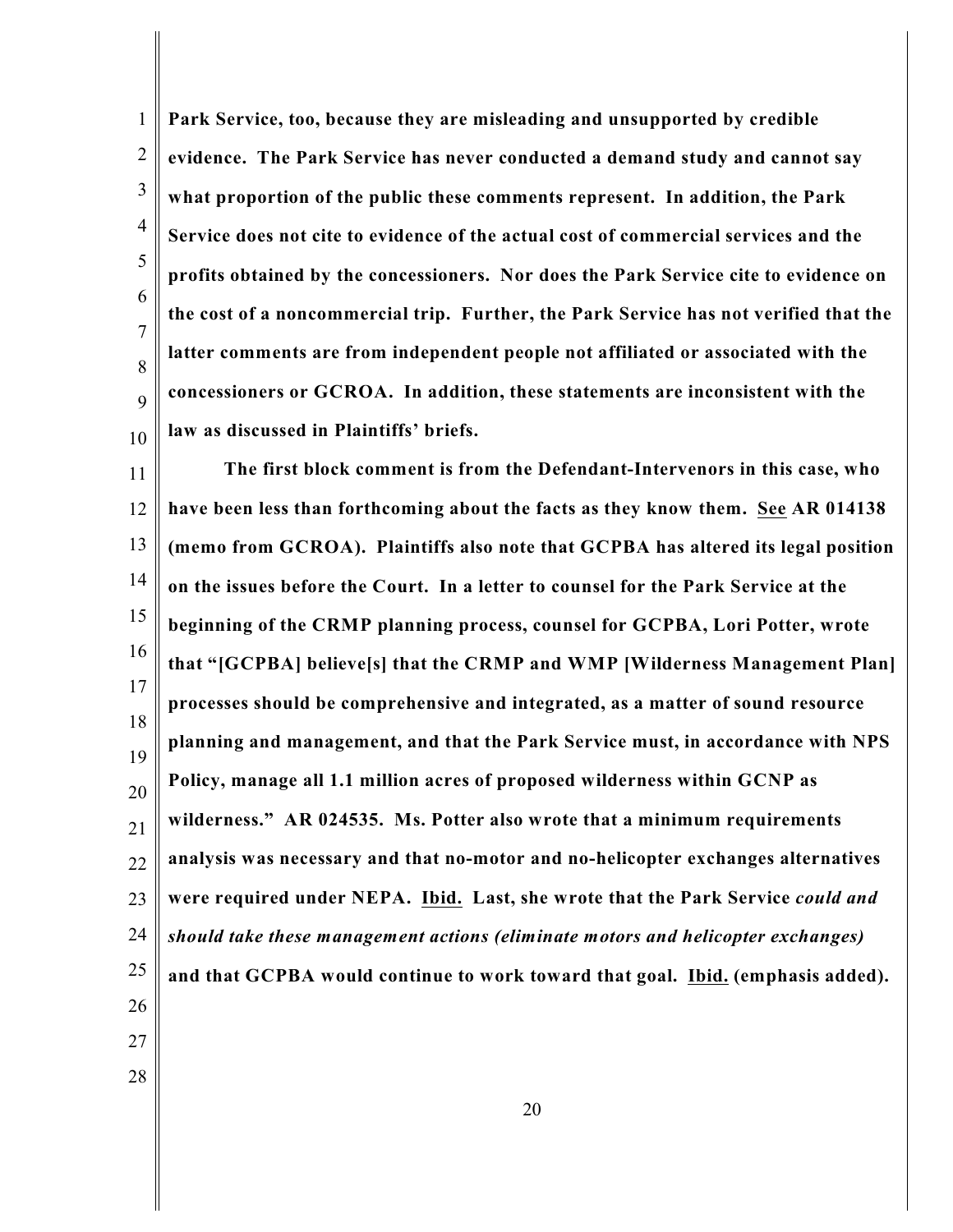| $\mathbf{1}$   | 40. With respect to the impact on visitor use and experience of Modified<br>Alternative H, the selected alternative for the upper section of the River (Lees Ferry to    |
|----------------|--------------------------------------------------------------------------------------------------------------------------------------------------------------------------|
| $\overline{2}$ | Diamond Creek), NPS concluded:                                                                                                                                           |
| 3<br>4         | Because of the variability of visitors' perceptions, values, and their level of<br>sensitivity to certain impacts, the intensity of impacts would be negligible to       |
| 5              | moderate, and adverse or beneficial depending on their perspective and desired<br>experience. The even launch patterns, smaller group sizes, higher level of             |
| 6              | mixed motorized and nonmotorized opportunities at similar to current levels<br>of Whitmore exchanges during the motorized season, and increased                          |
| 7              | discretionary time throughout the year, but especially during the summer                                                                                                 |
| 8              | season, would most likely be desirable to most people seeking both motorized<br>and nonmotorized trips.                                                                  |
| 9              | AR 105691 (FEIS Vol. II at 653).                                                                                                                                         |
| 10<br>11       | Plaintiffs do not dispute that this is what the NPS concluded, but Plaintiffs                                                                                            |
| 12             | dispute that it is accurate. The quote itself makes clear that NPS is making a guess                                                                                     |
| 13             | ("most likely"). The conclusion provides no references in support.                                                                                                       |
| 14             |                                                                                                                                                                          |
| 15             | 41. Based on extensive public comments it received on the DEIS and its various                                                                                           |
| 16             | impact analyses, NPS made the following determination with respect to the necessity and<br>appropriateness of continuing to authorize commercial river guides and trips: |
| 17             | A river trip through the Grand Canyon can be a life-shaping experience.                                                                                                  |
| 18             | Thousands of visitors each year seek to experience the Grand Canyon in this                                                                                              |
| 19             | intimate and adventurous way. Since many visitors who wish to raft the<br>Colorado River through Grand Canyon possess neither the equipment nor the                      |
| $20\,$         | skill to successfully navigate the rapids and other hazards of the river, the NPS<br>has determined that it is necessary and appropriate for the public use and          |
| 21             | enjoyment of the park to provide for experienced and professional river guides                                                                                           |
| 22             | who can provide such skills and equipment.                                                                                                                               |
| 23             | AR 104606 (FEIS Vol. I at 19).                                                                                                                                           |
| 24             | Plaintiffs do not dispute that is what the Park Service determined. Notably                                                                                              |
| 25             | missing from the Park Service's determination is that <i>motorized</i> commercial services                                                                               |
| 26             | (as opposed to non-motorized commercial services) are "necessary and appropriate"                                                                                        |
| 27             | for the public use and enjoyment of the park. Further, the Park Service never                                                                                            |
| 28             |                                                                                                                                                                          |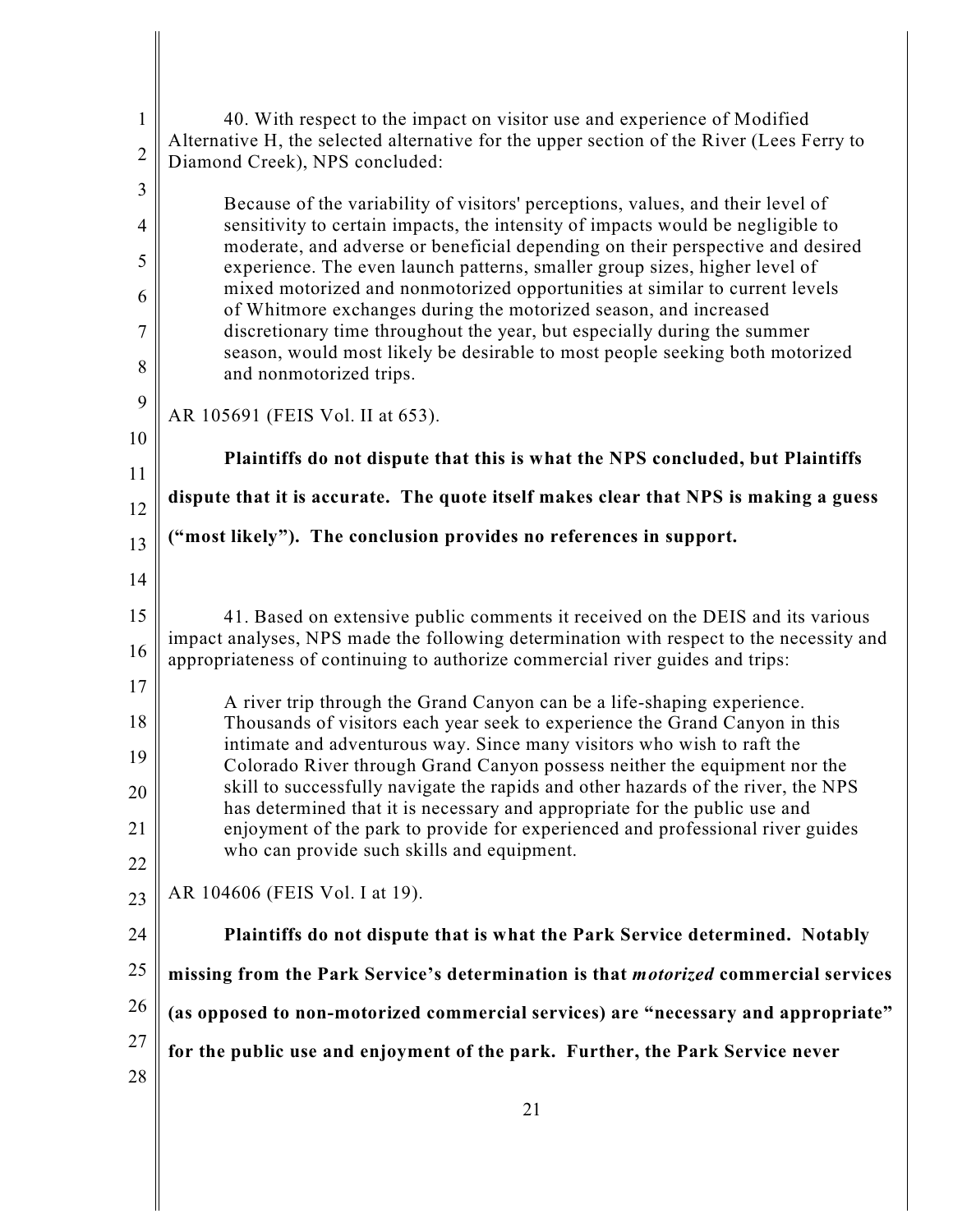| $\mathbf{1}$   | determined the amounts of commercial services that are necessary and appropriate.                                                                                           |
|----------------|-----------------------------------------------------------------------------------------------------------------------------------------------------------------------------|
| $\overline{2}$ |                                                                                                                                                                             |
| 3              | 42. Although NPS will continue to authorize commercial trips, including<br>motorized trips, the 2006 CRMP imposes additional restrictions on commercial trips. For          |
| $\overline{4}$ | example, the 1989 CRMP permitted a maximum of 43 passengers per motorized                                                                                                   |
| 5              | commercial trip (39 per nonmotorized commercial trip), including guides. The 2006<br>CRMP reduces group size, permitting a maximum of 32 passengers per commercial trip,    |
| 6              | including guides, from May 1 through August 31, and 24 passengers, including guides,<br>during the "shoulder seasons." AR 109592 (ROD at 2); AR 104630 (FEIS Vol. I at 43); |
| $\overline{7}$ | AR 104646 (FEIS Vol. I at 59).                                                                                                                                              |
| 8              | Plaintiffs do not dispute this statement. However, even with restrictions,                                                                                                  |
| 9              | "commercial motorized use is expected to increase somewhat, to an estimated 76,913                                                                                          |
| 10             | user-days." AR 104645. The Park Service also imposed further restrictions on                                                                                                |
| 11             | noncommercial groups by adding trip launches that are limited to 8 people                                                                                                   |
| 12             | (compared to 16 people on standard trips) and by shortening trip length from 18                                                                                             |
| 13             | days to 16 days in the summer, from 21 to 18 days Sept. 1-15 and 25 days in winter                                                                                          |
| 14             | from 30 days. Ibid.                                                                                                                                                         |
| 15             |                                                                                                                                                                             |
| 16             | 43. In the FEIS, NPS considered natural soundscape as part of the affected                                                                                                  |
| 17             | environment and analyzed the impact of the various proposed alternatives on natural<br>soundscape along the Colorado River within GRCA. AR 104728-30 (FEIS Vol. I at 141-   |
| 18             | 43); AR 105385-441 (FEIS Vol. II at 348-404). NPS also considered appropriate                                                                                               |
| 19             | mitigation measures to reduce the impacts of various alternatives on the natural<br>soundscape. AR 105393-94 (FEIS Vol. II at 356-57).                                      |
| 20             | Plaintiffs do not dispute that there is a "natural soundscape" section in the                                                                                               |
| 21             |                                                                                                                                                                             |
| 22             | affected environment section of the FEIS. Plaintiffs dispute that the Park Service                                                                                          |
| 23             | adequately analyzed all impacts (including cumulative impacts) and appropriate                                                                                              |
| 24             | mitigation measures on the Grand Canyon's natural soundscape. See Plaintiffs'                                                                                               |
| 25             | briefs.                                                                                                                                                                     |
| 26             |                                                                                                                                                                             |
| 27             | 44. For purposes of the natural soundscape analysis, NPS evaluated impacts "for<br>the noise produced at various locations along the river corridor (percent time audible), |
| 28             |                                                                                                                                                                             |
|                | 22                                                                                                                                                                          |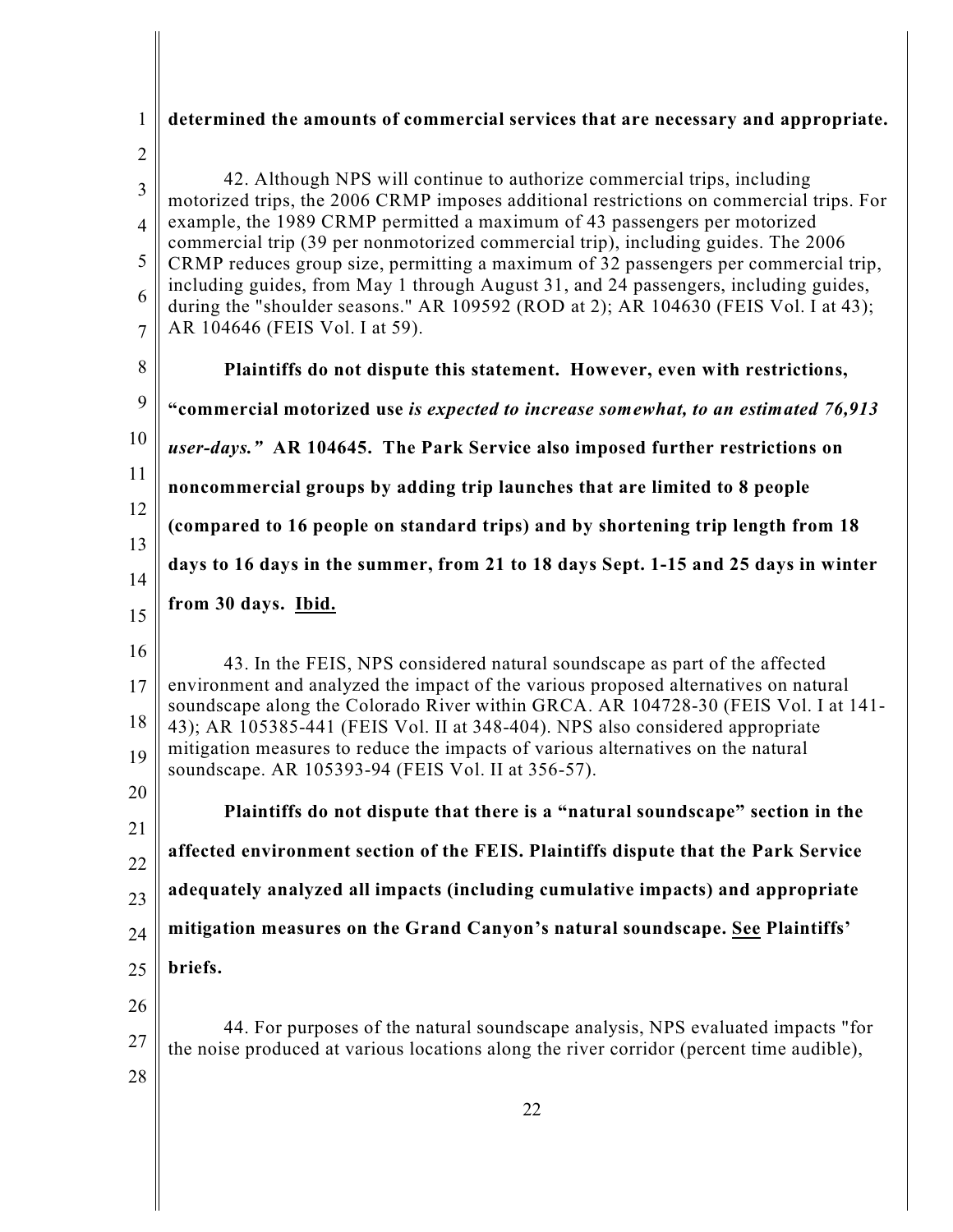| $\mathbf{1}$<br>$\overline{2}$<br>$\overline{3}$ | and contrasted to the amount of unaffected natural sounds (noise-free interval) to be<br>expected or desired in the particular zone." AR 105391 (FEIS Vol. II at 354). NPS<br>utilized "natural ambient sound levels" or "natural soundscape" as the baseline for its<br>analysis. AR 104728-30 (FEIS Vol. I at 141-43) and AR 105388-98 (FEIS Vol. II at 351-<br>61). |
|--------------------------------------------------|------------------------------------------------------------------------------------------------------------------------------------------------------------------------------------------------------------------------------------------------------------------------------------------------------------------------------------------------------------------------|
| $\overline{4}$                                   | Plaintiffs dispute this statement. While the Park Service did conduct a study                                                                                                                                                                                                                                                                                          |
| 5<br>6                                           | of the "natural ambient sound levels" at various points along the Colorado River                                                                                                                                                                                                                                                                                       |
| $\overline{7}$                                   | corridor in the Grand Canyon this study only measured natural sound levels "in the                                                                                                                                                                                                                                                                                     |
| 8                                                | presence of audible human-caused noise including aircraft overflights." AR 104729                                                                                                                                                                                                                                                                                      |
| 9                                                | (FEIS Vol. I at 142). As such, audible human-caused noise from aircraft overflights                                                                                                                                                                                                                                                                                    |
| 10                                               | was included in the environmental baseline. AR 104729                                                                                                                                                                                                                                                                                                                  |
| 11                                               |                                                                                                                                                                                                                                                                                                                                                                        |
| 12                                               | 45. Typical water-influenced natural ambient sound levels along the river vary<br>between 24 dBA and 66 dBA, depending on proximity to rapids and flow levels. AR                                                                                                                                                                                                      |
| 13                                               | 104728-30 (FEIS Vol. I at 141-43); AR 105389 (FEIS Vol. II at 352).                                                                                                                                                                                                                                                                                                    |
| 14                                               | Plaintiffs do not dispute that this statement is included in the FEIS.                                                                                                                                                                                                                                                                                                 |
| 15                                               | 46. The 2006 CRMP continues to require the use of four-stroke outboard motors,                                                                                                                                                                                                                                                                                         |
| 16                                               | which are cleaner burning and quieter than two-stroke outboard motors, and prohibits the                                                                                                                                                                                                                                                                               |
| 17                                               | use of generators, except in emergency situations and for inflating rafts. AR 109597<br>(ROD at 7); AR 105323, 105330 (FEIS Vol. II at 286, 293). A researcher measured the                                                                                                                                                                                            |
| 18                                               | noise produced by a 30-horsepower, four-stroke outboard motor, operating at full speed<br>while headed downstream, at a maximum of 60 dBA at a distance of about 56 yards. AR                                                                                                                                                                                          |
| 19                                               | 105389 (FEIS Vol. II at 352). By comparison a normal conversation also measures about<br>60 dBA. AR 104730 (FEIS Vol. I at 143). In locations such as river rapids, where the                                                                                                                                                                                          |
| 20                                               | sound from moving water and other natural sounds (wind, storm activity, insect activity,<br>etc.) raises the natural ambient sound levels, the sounds of motors and other human                                                                                                                                                                                        |
| 21                                               | sources will usually have less impact on the natural soundscape. AR 105395 (FEIS Vol. II                                                                                                                                                                                                                                                                               |
| 22                                               | at 360).                                                                                                                                                                                                                                                                                                                                                               |
| 23                                               | Plaintiffs do not dispute that these statements are included in the FEIS. With                                                                                                                                                                                                                                                                                         |
| 24                                               | respect to generators, the complete restriction on use states: "Generators use will be                                                                                                                                                                                                                                                                                 |
| 25                                               | limited to emergency situations and inflating rafts. The use of generators for other                                                                                                                                                                                                                                                                                   |
| 26                                               | purposes will be evaluated through the minimum requirement process." AR 109597.                                                                                                                                                                                                                                                                                        |
| 27                                               |                                                                                                                                                                                                                                                                                                                                                                        |
| 28                                               |                                                                                                                                                                                                                                                                                                                                                                        |
|                                                  | 23                                                                                                                                                                                                                                                                                                                                                                     |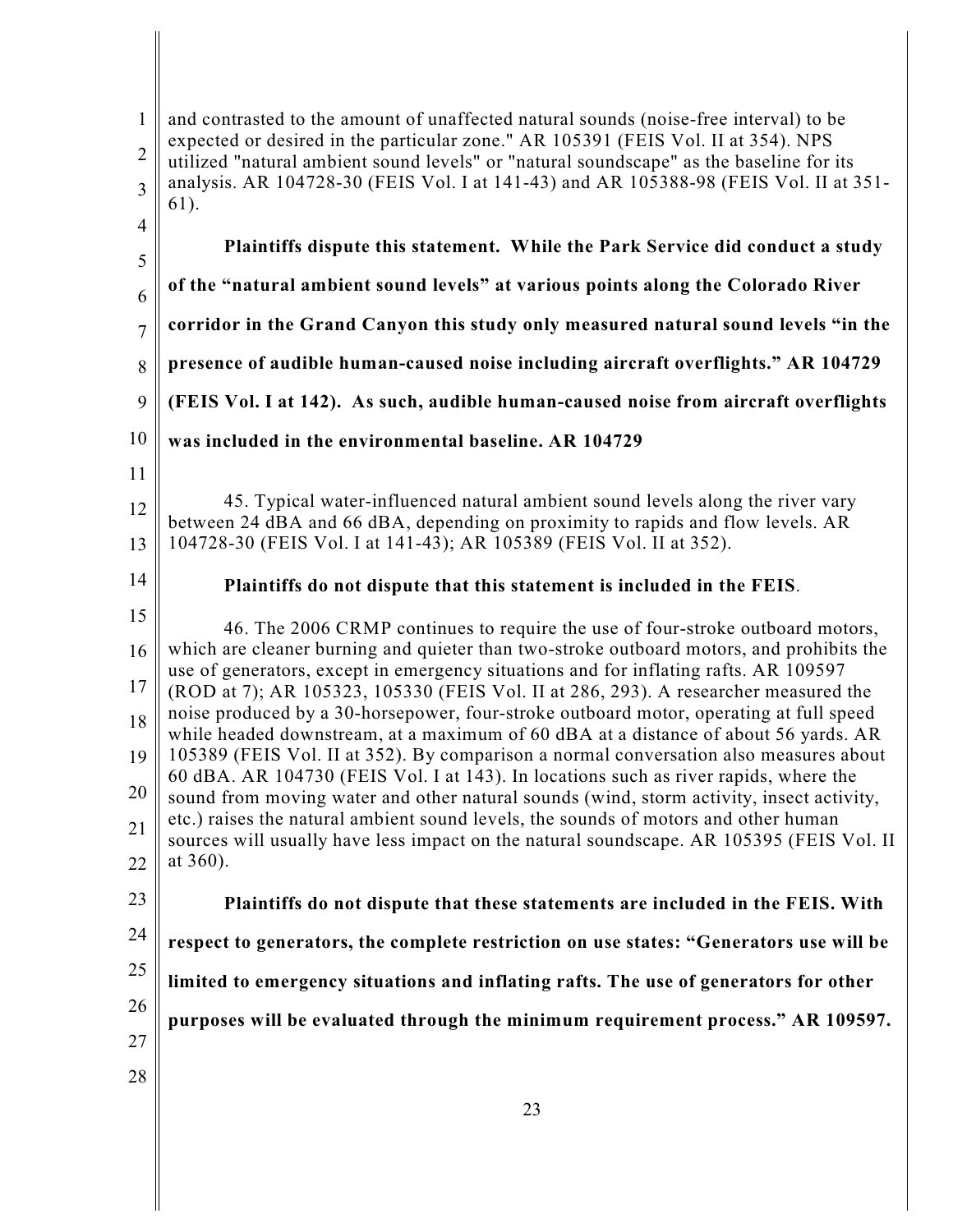1 2 3 4 5 6 7 8 9 10 11 12 13 14 15 16 17 18 19 20 21 22 23 24 25 26 27 28 47. Under the 2006 CRMP, during the peak summer season (May-August), motorboat noise may be audible at any single point on the river for a total of about 54 minutes during a 12-hour day, which is considered a minor adverse impact. Because motorized watercraft do not run their motors all the time, for any single point on the river the noise intrusions are expected to be random in nature and infrequent. AR 105421 (FEIS Vol. II at 384). **Plaintiffs dispute this statement because it is misleading. Noise intrusions in the Colorado River corridor are more than a "minor adverse impact." In the ROD, the Park Service notes that impact "to natural conditions (except soundscape) . . .will be of minor intensity. For visitors seeking outstanding opportunities for solitude or a primitive and unconfined type of experience, the impacts will be adverse and of moderate intensity during the peak-use motorized periods." AR 109612-13. The Park Service states that the "Grand Canyon's natural soundscape is considered a disappearing resource that requires restoration, protection, and preservation." AR 104728-29. There are "significant adverse effects" occurring on the Grand Canyon's natural soundscape. AR 105424.**  48. The 1989 CRMP authorized motorized trips during nine months of the year; the 2006 CRMP authorizes motorized trips during only five and a half months of the year. AR 104648 (FEIS Vol. I at 61). **Plaintiffs do not dispute this statement except to note that use of motorized generators is authorized year round.** 49. Some passengers either leave or join an existing river trip at places other than the standard launch points, such as Phantom Ranch (River Mile 88) or Whitmore Wash (River Mile 187). The action of substituting one passenger for another is known as a "passenger exchange." AR 104774 (FEIS Vol. I at 187). Most passenger exchanges at Whitmore Wash occur via helicopters landing on, and taking off from, nearby Hualapai Indian Reservation lands. AR 104774 (FEIS Vol. I at 187); AR 104781 (FEIS Vol. I at 194). NPS has no authority over transportation outside Park boundaries, including helicopter flights on Hualapai lands. AR 104646 (FEIS Vol. I at 59). Helicopters landing at Whitmore Wash on the Hualapai Indian Reservation typically transport passengers to and from the Bar-10 Ranch, a private ranch located outside of the park on the north rim.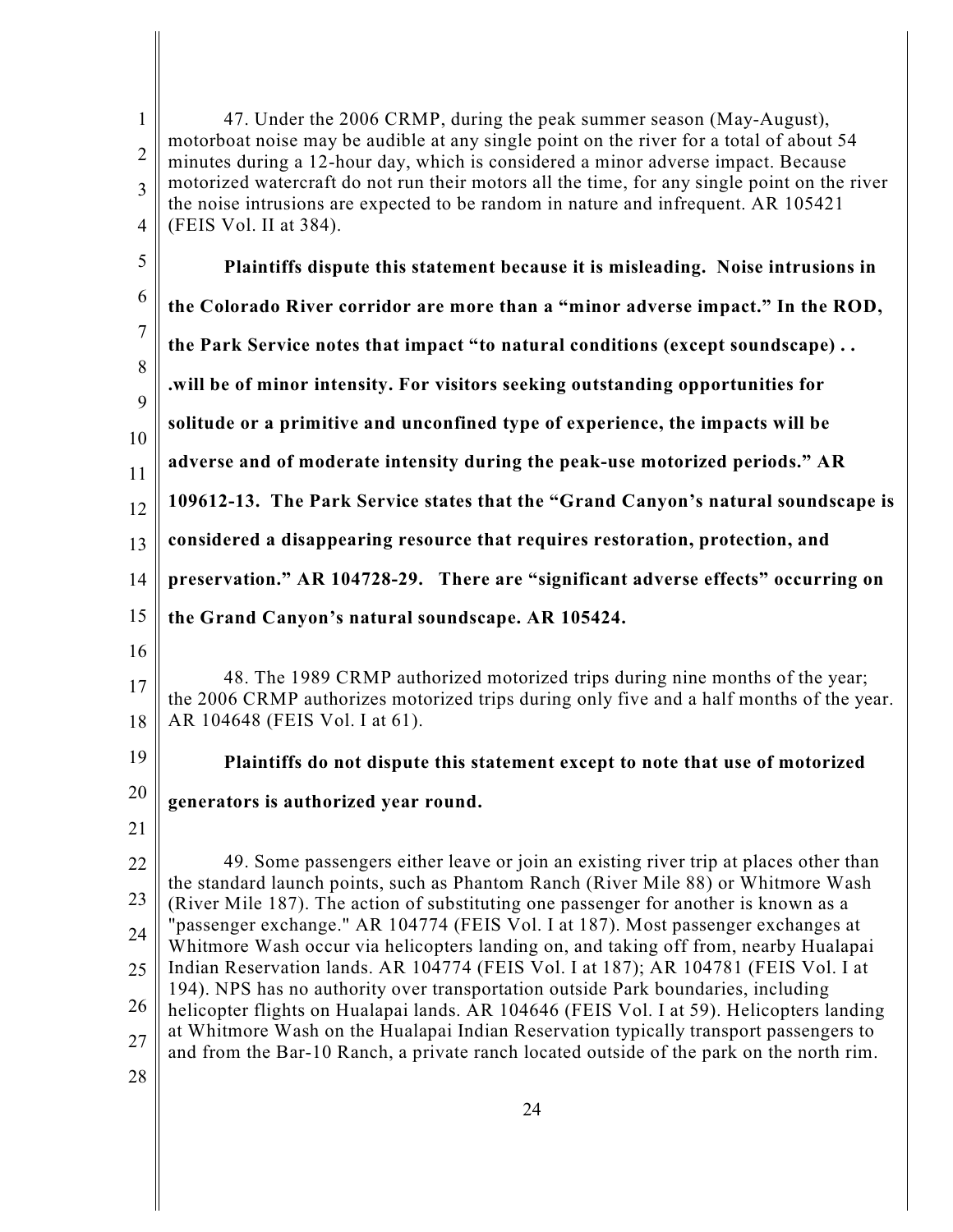1 AR 104774 (FEIS Vol. I at 187); AR 104802 (FEIS Vol. I at 215).

2 3 4 5 6 7 8 9 10 11 12 13 14 15 16 17 18 19 20 21 22 **Plaintiffs do not dispute that passenger exchanges occur and that helicopters taking off and landing at Whitmore Wash do so on Hualapai land. Plaintiffs dispute the Park Service's statement that is has "no authority" over transportation outside the Park boundaries because it is misleading. Not having "authority" over the use of helicopters does not mean the Park Service's cannot "control" the use of helicopters. Pursuant to the National Park Service Concessions Management Improvement Act, 16 U.S.C. § 5951, the Park Service enjoys broad authority to limit, restrict, or if necessary prohibit commercial services to protect the Grand Canyon's natural resources and values, including the Colorado River corridor's natural soundscape. The Park Service is exercising this authority with its "Modified Preferred Alternative H [which] restricts [helicopter] passenger exchanges at Whitmore to before 10AM (April through September), [to protect] the natural soundscape." AR 105066; see also AR 109593 (ROD) (discussing helicopter passenger exchanges at Whitmore). If the Park Service has the authority to prohibit passenger exchanges from October to March to protect the Grand Canyon's natural soundscape and restrict exchanges to before 10AM the remainder of the year, it has the ability – either indirectly (by including permit conditions, limits, or restrictions on the use of passenger exchanges at Whitmore) or directly (by prohibiting passenger exchanges at Whitmore) – to control the use of helicopters.** 

23 24 25 26 27 50. Section 3(b) of the Act of August 18, 1987, Pub. L. No. 100-91, 101 Stat. 674, required the Secretary of the Interior to submit to the Administrator of the Federal Aviation Administration a recommendation providing for "the substantial restoration of the natural quiet and experience of the park [GRCA] and protection of public health and safety from adverse effects associated with aircraft overflight." In accordance with this Act, the Administrator prepared a final plan for air traffic in the air space above the Grand Canyon and promulgated regulations to implement it. 14 C.F.R. Part 93, Subpart U. However, Section 3(c) of the Act contained the following limitation: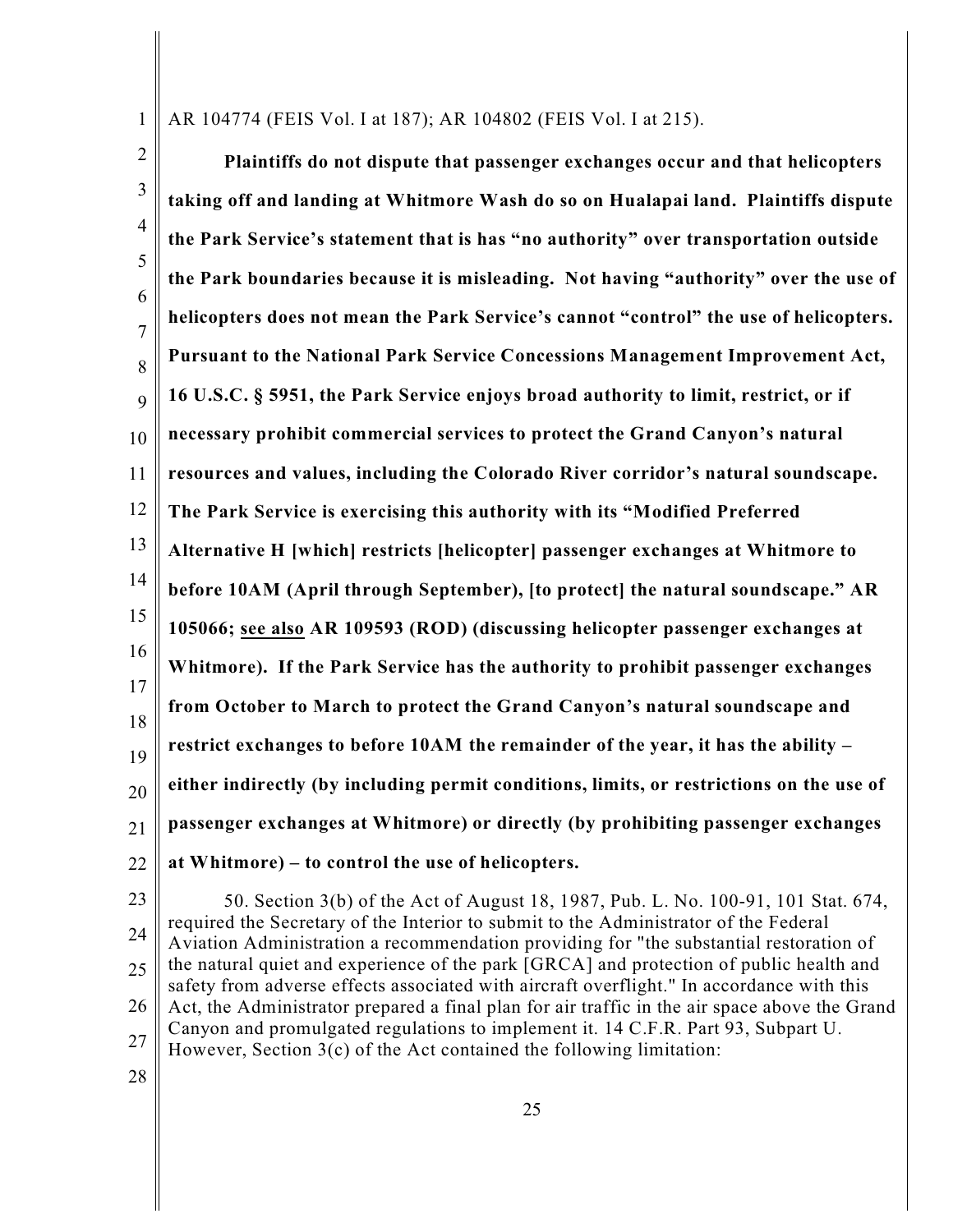| $\mathbf{1}$<br>$\overline{2}$ | (c) HELICOPTER FLIGHTS OF RIVER RUNNERS--Subsection (b) shall not<br>prohibit the flight of helicopters--                                                                                |
|--------------------------------|------------------------------------------------------------------------------------------------------------------------------------------------------------------------------------------|
| 3                              | (1) which fly a direct route between a point on the north rim outside of the                                                                                                             |
| $\overline{4}$                 | Grand Canyon National Park and locations on the Hualapai Indian Reservation<br>(as designated by the Tribe); and                                                                         |
| 5                              | (2) whose sole purpose is transporting individuals to or from boat trips on the                                                                                                          |
| 6                              | Colorado River and any guide of such a trip.                                                                                                                                             |
| $\boldsymbol{7}$               | Plaintiffs do not dispute this statement to the extent it accurately reflects the                                                                                                        |
| $8\,$                          | language included in section 3(b) of the Act of August 18, 1987, Pub. L. No. 100-91.                                                                                                     |
| 9                              | 51. The 1989 CRMP permitted passenger exchanges at Whitmore Wash all year.                                                                                                               |
| 10<br>11                       | AR 104630 (FEIS Vol. I at 43). The 2006 CRMP permits passenger exchanges at<br>Whitmore Wash only for trips launching from April through September. AR 109593-94                         |
| 12                             | (ROD at 3-4); AR 104630 (FEIS Vol. I at 43). The 2006 CRMP reduces the total number<br>of passenger exchanges permitted at Whitmore Wash. AR 104648 (FEIS Vol. I at 61).                 |
| 13                             | The 2006 CRMP also requires that exchanges be completed before 10:00 a.m. local time                                                                                                     |
| 14                             | each day. AR 109593-94 (ROD at 3-4). Therefore, during the part of the year when<br>exchanges are permitted at Whitmore Wash (April through September), helicopter sounds                |
| 15                             | will be concentrated during the early morning hours (7:00 a.m. to 10:00 a.m.), but will not<br>be audible at all during the rest of the day. AR 105422 (FEIS Vol. II at 385).            |
| 16                             | Plaintiffs do not dispute this statement.                                                                                                                                                |
| 17                             | 52. With respect to the impact on natural soundscape of Modified Alternative H,                                                                                                          |
| 18                             | the selected alternative for the upper section of the River (from Lees Ferry to Diamond<br>Creek), NPS concluded that overall noise intrusions would be of "minor to moderate"           |
| 19                             | intensity (at high-use areas and gathering points). It is likely that impacts can be reduced                                                                                             |
| 20                             | to minor levels or less with adequate funding and staffing for a monitoring and mitigation<br>program." NPS also noted that even if all noise from all river recreation were eliminated  |
| 21<br>22                       | from the Park (including river-related helicopter flights at Whitmore), "[t]here would still<br>be 'significant adverse effects' on the natural soundscape due to frequent, periodic and |
| 23                             | noticeable noise from [non-river-related] overflights." AR 105424 (FEIS Vol. II at 387).                                                                                                 |
| 24                             | Plaintiffs do not dispute that these statements are included in the FEIS.                                                                                                                |
| 25                             | Plaintiffs dispute the NPS's unsupported conclusion that impacts to the Grand                                                                                                            |
| 26                             | Canyon's natural soundscape can be reduced to minor levels with monitoring and                                                                                                           |
| 27                             | mitigation.                                                                                                                                                                              |
| 28                             |                                                                                                                                                                                          |
|                                | 26                                                                                                                                                                                       |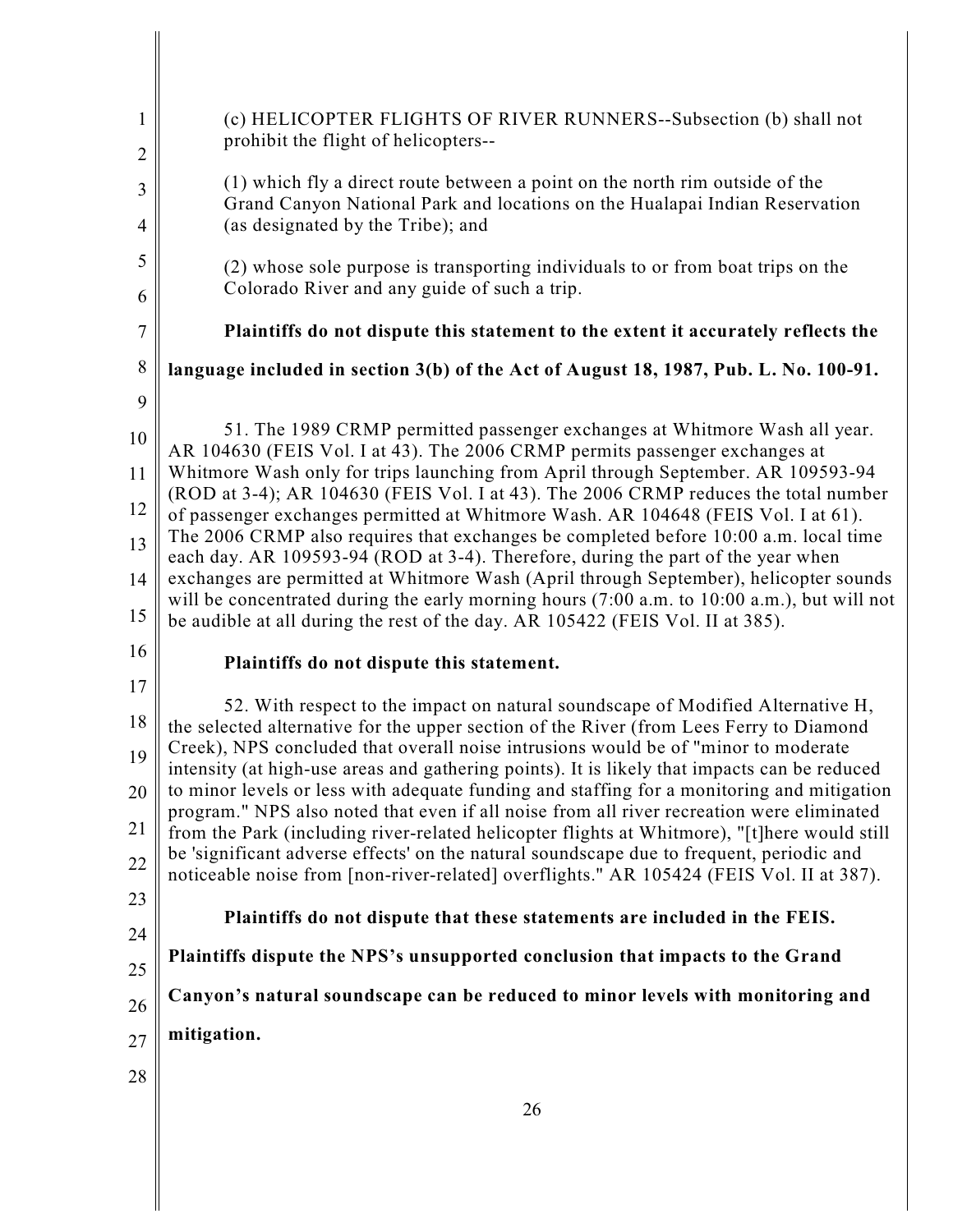| $\mathbf{1}$   | 53. In response to public comments on the DEIS, the FEIS considered wilderness                                                                                                                                                                                               |
|----------------|------------------------------------------------------------------------------------------------------------------------------------------------------------------------------------------------------------------------------------------------------------------------------|
| $\overline{2}$ | character as part of the affected environment and analyzes the impact of the various                                                                                                                                                                                         |
| $\overline{3}$ | proposed alternatives on wilderness character along the Colorado River within GRCA.<br>AR 104820-23 (FEIS Vol. I at 233-36) and AR 105815-37 (FEIS Vol. II at 778-800).                                                                                                      |
| $\overline{4}$ | Specifically, NPS analyzed the impacts of the various proposed alternatives on the<br>following three qualities of wilderness derived from the language of the Wilderness Act:                                                                                               |
| 5              |                                                                                                                                                                                                                                                                              |
| 6              | a. Wilderness is undeveloped land retaining its primeval character and influence,<br>without permanent improvements or human habitation.                                                                                                                                     |
| 7<br>8         | b. Wilderness generally appears to have been affected primarily by the forces of<br>nature, with the imprint of man's work substantially unnoticeable.                                                                                                                       |
| 9<br>10        | c. Wilderness has outstanding opportunities for solitude or a primitive and<br>unconfined type of recreation.                                                                                                                                                                |
| 11             | 16 U.S.C. § 1131(c); see AR 104822-23 (FEIS Vol. I at 235-36); AR 105816-17 (FEIS                                                                                                                                                                                            |
| 12             | Vol. II at 779-80).                                                                                                                                                                                                                                                          |
| 13             | Plaintiffs do not dispute that there is a "wilderness character" section in the                                                                                                                                                                                              |
| 14             | affected environment section of the FEIS. Plaintiffs dispute that the Park Service                                                                                                                                                                                           |
| 15             | considered and analyzed all impacts, including cumulative impacts, to wilderness                                                                                                                                                                                             |
| 16             | character. See Plaintiffs' briefs.                                                                                                                                                                                                                                           |
| 17             |                                                                                                                                                                                                                                                                              |
| 18             | 54. With respect to the impact on wilderness recreational opportunities of                                                                                                                                                                                                   |
| 19             | Modified Alternative H, NPS stated: "Visitors will experience smaller group sizes,<br>especially during the shoulder and winter months, and the absence of motorized rafts and<br>helicopter noise at the Whitmore area for at least six months each year (beginning in late |
| 20             | September through March)." AR 105828 (FEIS Vol. II at 791). NPS also concluded: "For                                                                                                                                                                                         |
| 21             | visitors seeking outstanding opportunities for solitude or a primitive and unconfined type<br>of experience, the impacts would be adverse and of moderate intensity during the peak                                                                                          |
| 22             | motorized periods, with beneficial and negligible impacts during the longer non-                                                                                                                                                                                             |
| 23             | motorized use period with smaller group size." AR 105829 (FEIS Vol. II at 792).                                                                                                                                                                                              |
| 24             | Plaintiffs do not dispute that this is what the Park Service stated and                                                                                                                                                                                                      |
| 25             | concluded in the FEIS.                                                                                                                                                                                                                                                       |
| 26             |                                                                                                                                                                                                                                                                              |
| 27             | 55. With respect to the impact on wilderness character of Modified Alternative H,<br>NPS concluded that the impacts would be both beneficial and adverse, and would range                                                                                                    |
| 28             |                                                                                                                                                                                                                                                                              |
|                | 27                                                                                                                                                                                                                                                                           |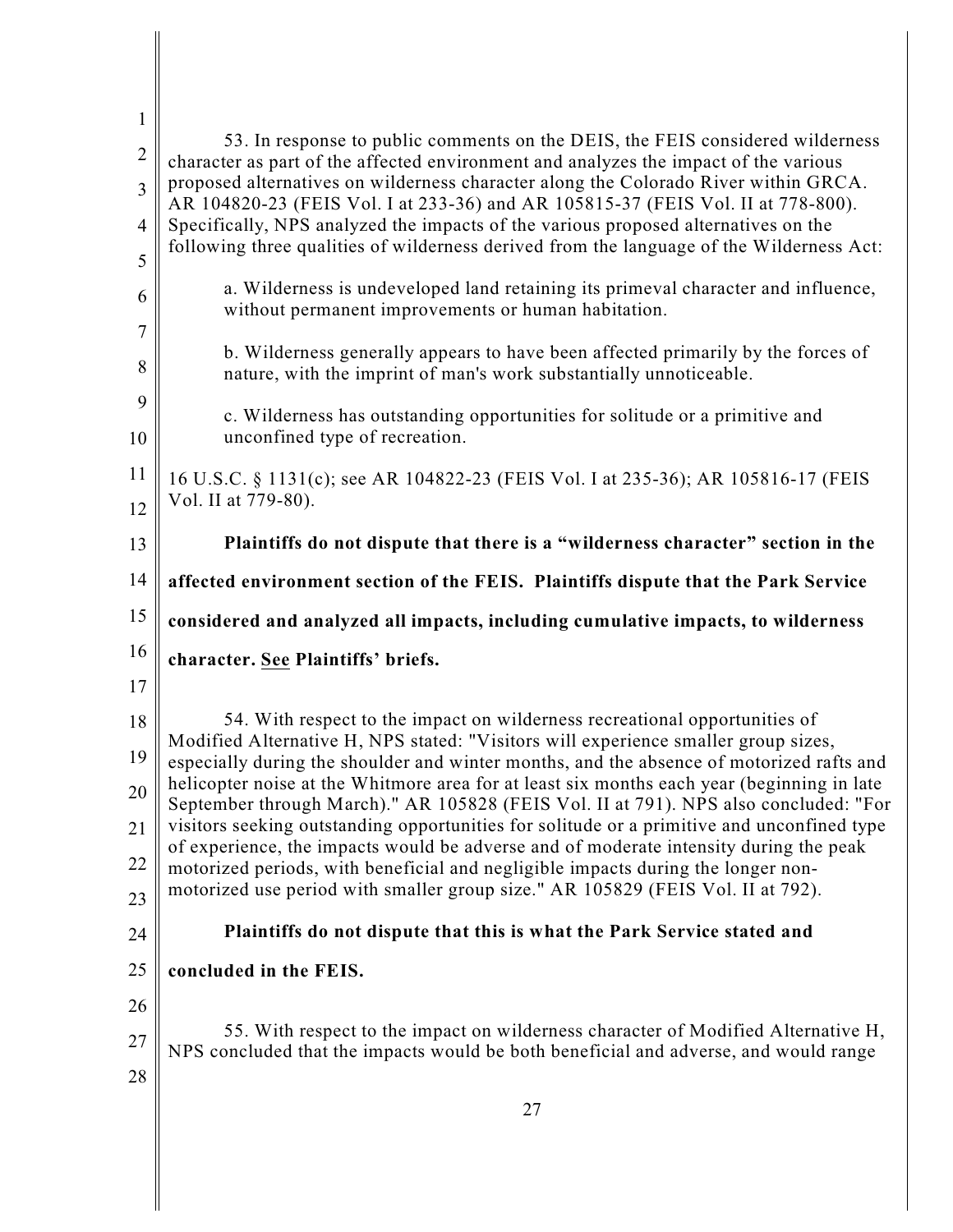1 in intensity from negligible to moderate. AR 105829 (FEIS Vol. II at 792).

2 3 4 5 6 7 8 9 10 11 12 13 14 15 16 17 18 19 20 21 22 23 24 25 26 27 **Plaintiffs do not dispute that this is what the Park Service concluded in the FEIS.** 56. Based on advice provided by legal counsel and with the concurrence of the Department of the Interior's Assistant Secretary for Fish and Wildlife and Parks, the GRCA Superintendent concluded that it legitimately could permit the continued use of motorboats on the Colorado River without violating the Wilderness Act or any written NPS policy because (a) Congress has not designated any portion of GRCA as wilderness and (b) the continued use of motors is only a temporary or transient disturbance of wilderness values on the River and does not permanently impact wilderness resources or permanently denigrate wilderness values. Furthermore, "the continued use of motorboats does not pose a legal impediment to possible wilderness designation." AR 104604 (FEIS Vol. I at 17); AR104821-22 (FEIS Vol. I at 234-35); Attachment 2 to Federal Defendants' Supplemental Notice of Lodging Administrative Record, Dkt. No. 42, September 21, 2006. **Plaintiffs do not dispute that the GRCA Superintendent obtained legal advice concerning the continued use of motorboats on the Colorado River or that this is what the Superintendent concluded. Plaintiffs, however, disagree with the legal advice obtained (as outlined in Plaintiffs' briefs) and note that the legal advice obtained is directly contradicted by the previous Superintendents' and Director's interpretations. SAR 008133; SAR 008664; SAR 008756; SAR 009148.** Respectfully submitted this  $4<sup>th</sup>$  day of September, 2007. /s/ Matthew K. Bishop Matthew K. Bishop (New Mexico Bar # 17806) *pro hac vice* Western Environmental Law Center P.O. Box 1507 Taos, New Mexico 87571 tel: (505) 751-0351 fax: (505) 751-1775 bishop@westernlaw.org /s/ Julia A. Olson

Julia A. Olson (California Bar # 192642) *pro hac vice* Wild Earth Advocates